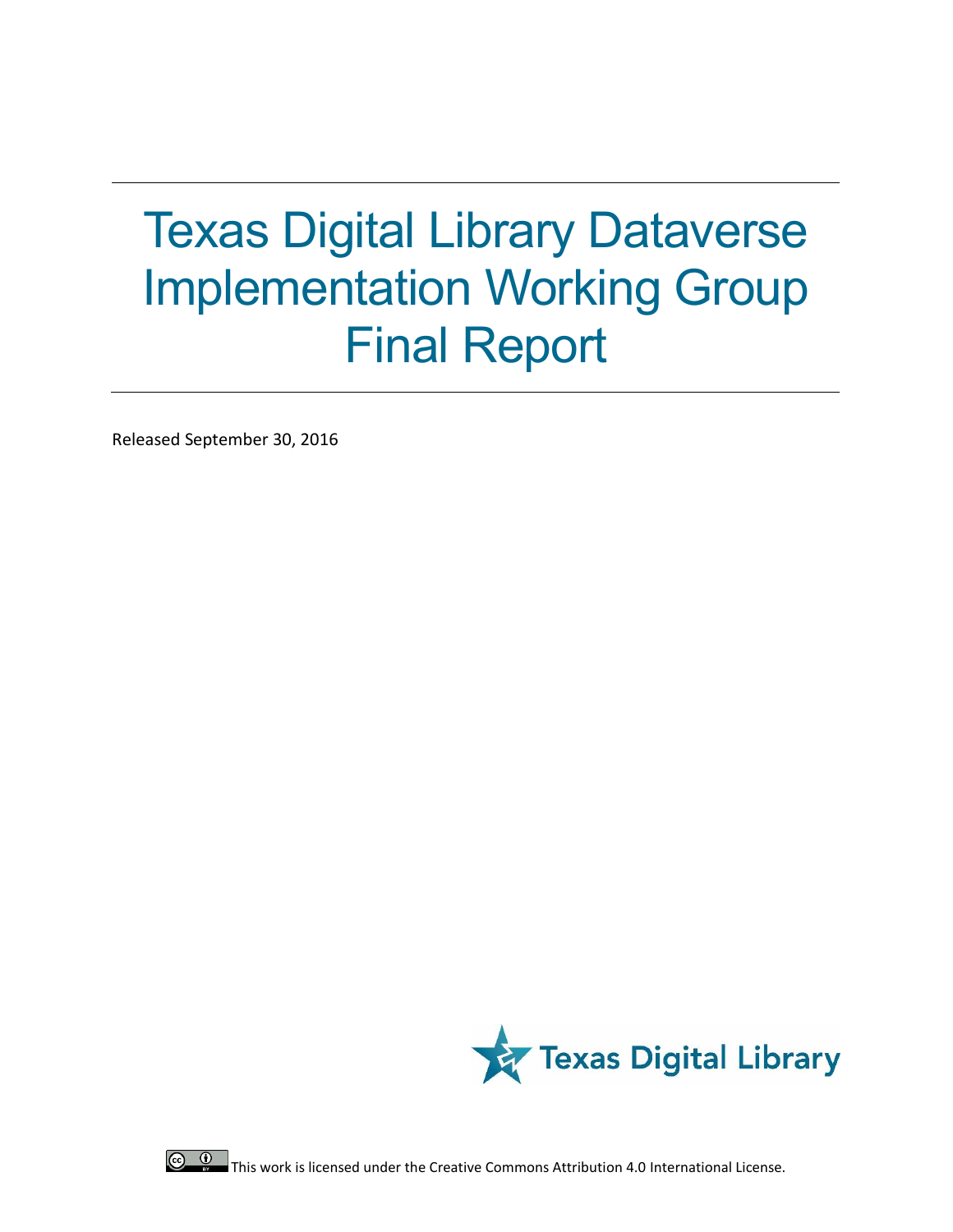# Table of Contents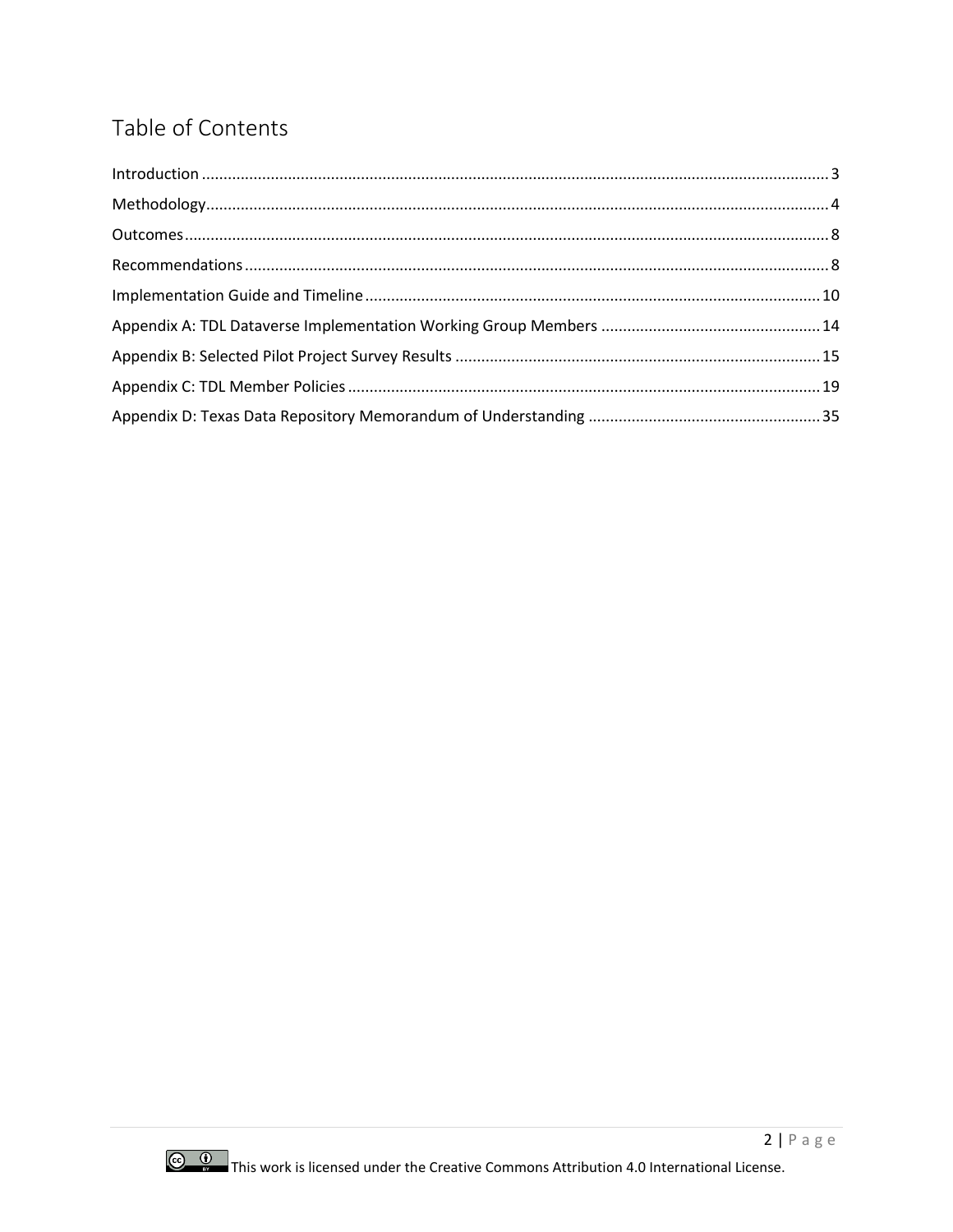# <span id="page-2-0"></span>Introduction

Since September 2015, the Texas Digital Library (TDL) Dataverse Implementation Working Group (DIWG) has worked with Texas Digital Library staff to pilot and implement a consortial repository for small to medium-sized research data, as well as to develop policies and workflow documentation associated with a data repository service.

Comprised of 14 librarians and technical staff across six universities and the TDL, the DIWG's charge was to "pilot test, assess, and launch a consortial repository for research data archiving and management," addressing costs and possible funding models, technical configuration of the repository, workflows and outreach, policy and governance, and metadata needs.<sup>1</sup>

The DIWG built upon the work of a predecessor group – the TDL Data Management Working Group – which evaluated multiple available data management platforms and recommended the use of Dataverse as a consortial service.<sup>2</sup> The result of the group's work is the Texas Data Repository [\(https://data.tdl.org\)](https://data.tdl.org/), a platform for publishing and archiving datasets and other data products created by faculty, staff, and students at Texas higher education institutions. The repository is built in Dataverse and is intended for sharing small- to medium-sized datasets from any discipline.

### **The need for research data management services**

The primary driver behind the TDL's work to implement a research data repository is the increased need -- derived from funders, governments, advocacy groups, and others -- to improve accessibility and usability of research data (as well as other research outputs). This increased focus on data sharing and re-use was famously accelerated by the 2013 OSTP Directive that required plans from federal agencies to support increased public access to the results of the research they fund. $3$  The Texas Digital Library has since its inception, supported greater access to scholarly communication through a number of hosted services; infrastructure support for open data is a natural extension of its mission to increase access to scholarly work, thus supporting academic research and enhancing scholar recognition.

Along with increased focus on openness, a parallel and related consensus about the value of data as "first class objects" of scholarly research has grown, and, as a result, so has the need to effectively curate these research products, make them citable, and preserve them for future generations.<sup>4</sup> Academic libraries see themselves as key stakeholders with relevant expertise and skills to support the management of research data; the Association of Research Libraries has identified RDM as an essential

<sup>4</sup> Clement, G. P., & Schiff, L. R. (2015). Mapping the Landscape of Research Data: How JLSC Contributors View this Rapidly Emerging Terrain. *Journal of Librarianship and Scholarly Communication*, 3(2). <http://dx.doi.org/10.7710/2162-3309.1279>



 $\overline{\phantom{a}}$  $<sup>1</sup>$  See Appendix A of this report for a full list of TDL Dataverse Working Group members.</sup>

<sup>2</sup> Herbert, B., Buckbee, M., Donald, J., Esteva, M., Lyon, C., Peters, C., Park, K. L., Steans, R., Thompson, S. (2015) TDL Data Management Working Group Report. Retrieved from TDL Repository. [http://hdl.handle.net/2249.1/68438.](http://hdl.handle.net/2249.1/68438)

<sup>&</sup>lt;sup>3</sup> United States White House Office of Science and Technology Policy. (2013, February 22). Expanding public access to the results of federally funded research. Retrieved from

[https://www.whitehouse.gov/sites/default/files/microsites/ostp/ostp\\_public\\_access\\_memo\\_2013.pdf](https://www.whitehouse.gov/sites/default/files/microsites/ostp/ostp_public_access_memo_2013.pdf)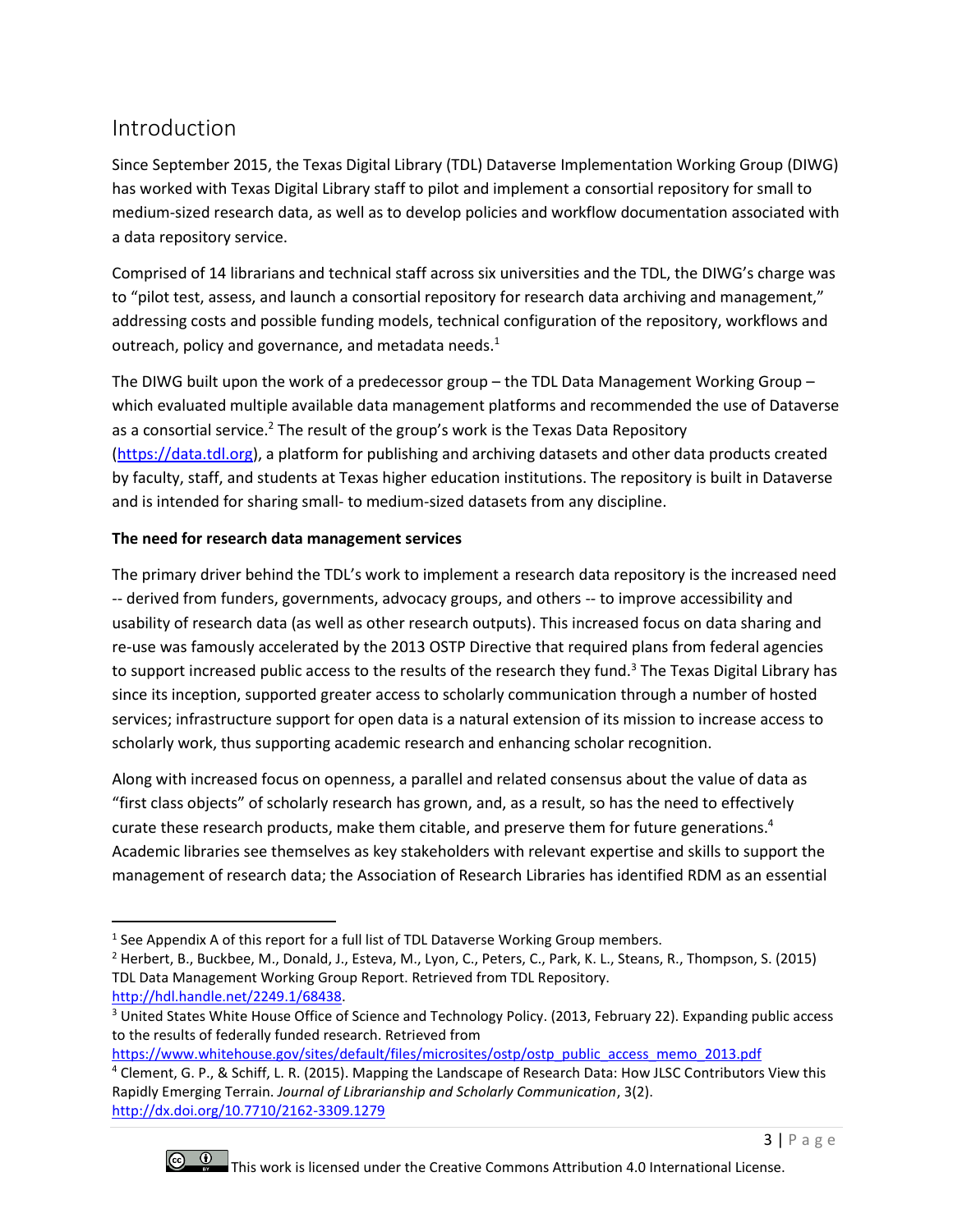component of next-generation libraries through multiple initiatives, including SHARE [\(http://www.share-research.org/\)](http://www.share-research.org/). Four-year academic libraries continue to see data management services as important services they can (and do) offer, although many struggle to implement them effectively because of lack of expertise, resources and/or institutional will.<sup>5</sup> TDL member institutions  $$ representing four-year institutions of widely varying sizes and means – have consistently expressed through member surveys and informal assessments a need for infrastructure to support research data management services, though many of them do not have the wherewithal to support that infrastructure on their own.

It is within these interrelated contexts – increased advocacy for open data and the establishment of research data management services as an important role for research libraries – that the Texas Digital Library undertook an effort to implement a consortial research data repository. By working together across institutions, with the greater resources and expertise available through our collective effort, we can collectively address the barriers to the establishment of research data management services at our individual campuses. We believe a consortial implementation best supports the development of new data management services and programs at individual institutions and provides curation services at a lower cost per institution.

### **A unique service model for research data management**

The Texas Data Repository (TDR) seeks to respect the spirit of a "loose federation" that has guided the TDL's deployment of other services over its history, honoring the need for local control over workflows while creating a meaningful shared service.

In this spirit, the TDR will be operated and governed according to a hybrid service model, with TDL staff hosting a single repository for all research data content statewide (as represented through the TDL membership) and representatives at TDL member libraries providing service to their local university constituencies. This hybrid model marries the benefits of a single repository (i.e. operation of information technology at scale) with local institutional control of associated services and programs.

This model offers flexibility to each member institution, which can use the repository in multiple ways, according to its own needs and resources. An institution can choose, for instance, to build a robust suite of services around support for data management planning and curation with the Texas Data Repository at its core. Alternately, a smaller academic library may choose to offer the service to faculty as a fully "self-service" option for research data sharing and publication. Either model is supported by the Texas Data Repository as it currently exists.

# <span id="page-3-0"></span>Methodology

The working group organized into subgroups that were focused on addressing four objectives: budget and business plan, policy and governance, technical configuration, and workflows and outreach. They

 $\overline{\phantom{a}}$ <sup>5</sup> Tenopir, C., Hughes, D., Allard, S., Frame, M., Birch, B., Baird, L., Sandusky, R., Langseth, M., and Lundeen, A. (2015). Research Data Services in Academic Libraries: Data Intensive Roles for the Future? *Journal of eScience Librarianship*, 4(2)[. http://dx.doi.org/10.7191/jeslib.2015.1085](http://dx.doi.org/10.7191/jeslib.2015.1085)

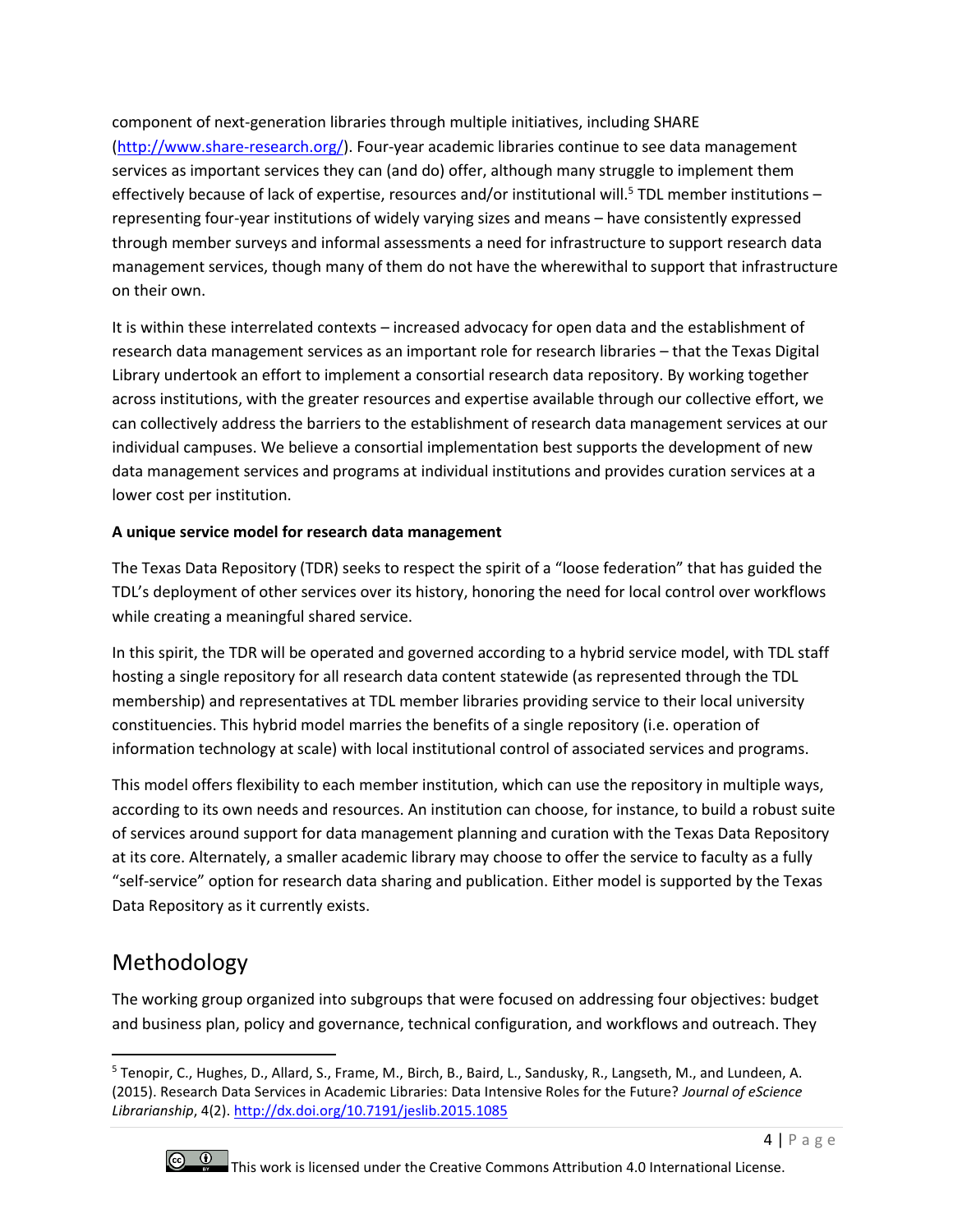divided their work into two broad phases, with the completion and assessment of a pilot project serving as a unifying activity across the phases. In the first phase, the group devised draft workflows and policies and configured the repository software in preparation for a pilot project. See Table A, Phase One Activities and Outputs for more information on phase one work.

After compiling a preliminary user guide, drafting policy documentation, and building a production-level repository, the working group launched a pilot project in May 2016. The goal of the pilot study was to ensure that Dataverse implementation and associated services met the needs of stakeholders by assessing the experiences of researchers and librarians. Prior to starting the pilot, the working group submitted and received formal approval for an IRB application.<sup>6</sup> Lasting a month, the pilot project solicited participation from TDL member librarians and researchers. It asked volunteers to conduct a series of required and optional tasks, aimed at testing the system's usability and performance against live users with "real-world" data. Required tasks included key steps in submitting, describing, and making research data accessible in the repository. Optional tasks allowed participants to complete tasks that could enhance a dataset and the repository, including the creation of multiple versions of a dataset, using built in functionality to visualize some types of datasets, and adding institutional logos to brand your dataverse environment.

Upon completion of the required and any optional tasks, participants completed a pilot project survey.<sup>7</sup> Working group members analyzed the results of this survey to assess the current state of the repository, along with its associated documentation. Feedback from the survey suggested that researchers appreciated the extensive amount of documentation but struggled to determine how best to get started with the deposit of data into the repository. Respondents also expressed confusion on key repository terminology and emphasized a need for hands-on assistance with key elements of data management, including planning and describing research data. For more results from the pilot project, see Appendix B: Pilot Project Survey Results.

| Subgroup                        | <b>Activities</b>                                                                                                                                                                                                                                             | <b>Output/Outcomes</b>                                                                                                                                                                                               |
|---------------------------------|---------------------------------------------------------------------------------------------------------------------------------------------------------------------------------------------------------------------------------------------------------------|----------------------------------------------------------------------------------------------------------------------------------------------------------------------------------------------------------------------|
| <b>Budget and Business Plan</b> | Gathered cost data for running a data<br>repository,<br>Explored alternative data repository<br>business models (e.g., Researcher<br>pays, Institution pays, Grant funding,<br>Hybrid Model),<br>Identified external funding sources<br>(grants foundations), | Cost model based on content<br>$\bullet$<br>acquisition rates at Harvard's<br>Dataverse repository<br>Decision to operate the Texas<br>Data Repository without<br>additional funds during first<br>year of operation |

### Table A: Phase One Activities and Outputs/Outcomes

<sup>&</sup>lt;sup>6</sup> The working group submitted a complete IRB application to the University of Texas at Austin, which acted as the pilot project's "institution of record." Once approval was obtained from UT-Austin, the group submitted subsequent applications to the other universities and colleges who had representatives on the working group. <sup>7</sup> See Appendix B: Selected Pilot Project Survey Results.



 $\overline{a}$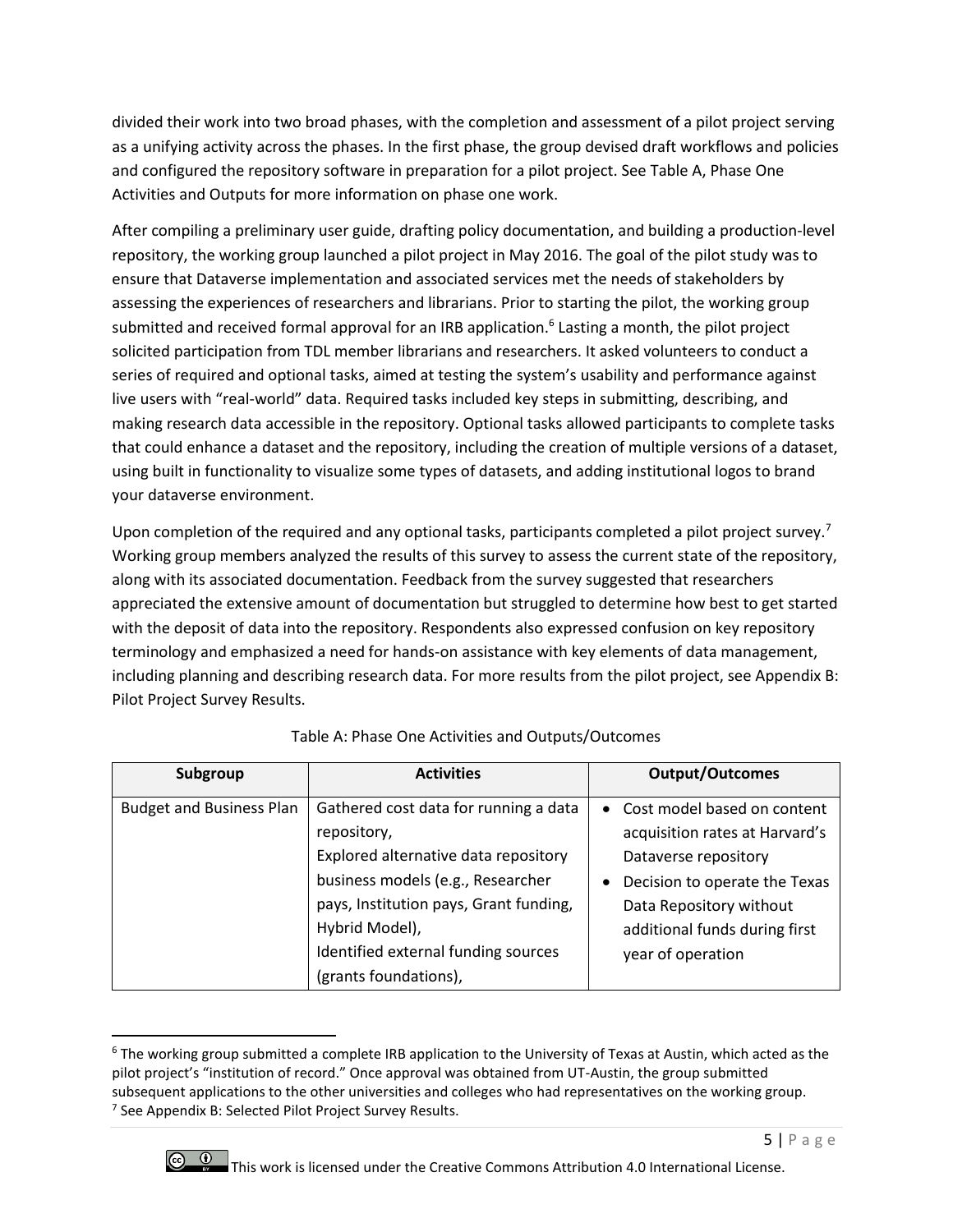|                                | Developed a cost assessment plan for  |                                                 |
|--------------------------------|---------------------------------------|-------------------------------------------------|
|                                | a pilot repository.                   |                                                 |
| Policy and Governance          | Generated user and member policies    | TDL Policies (Ver. 1) <sup>8</sup><br>$\bullet$ |
|                                | that addressed collection             | <b>TDL Metadata Dictionary</b>                  |
|                                | development, data acquisition,        | (Ver. 1)                                        |
|                                | metadata, access and rights, long-    |                                                 |
|                                | term storage, and digital             |                                                 |
|                                | preservation.                         |                                                 |
| <b>Technical Configuration</b> | Configured various facets of the      | Pilot project production                        |
|                                | software, including access controls,  | repository with DOI                             |
|                                | identity management features, and     | integration                                     |
|                                | tools for data visualization,         | Determination of 2GB as                         |
|                                | Integrated Dataverse repository with  | maximum file size                               |
|                                | EZID in order to mint DOIs (digital   |                                                 |
|                                | object identifiers) for published     |                                                 |
|                                | datasets,                             |                                                 |
|                                | Investigated security and backup      |                                                 |
|                                | protocols,                            |                                                 |
|                                | Testing file upload for max file size |                                                 |
|                                | limits and upload times.              |                                                 |
| <b>Workflows and Outreach</b>  | Identified user tasks and generated   | TDR User Guide (Ver. 1)                         |
|                                | draft documentation for a TDR user    |                                                 |
|                                | workflow, including instructions on   |                                                 |
|                                | the deposit, publication,             |                                                 |
|                                | deaccessioning, and reuse of          |                                                 |
|                                | research data in TDR.                 |                                                 |

Phase two of the Dataverse Implementation Working Group addressed the issues raised by pilot project respondents. It focused on improving the user experience by drafting clearer instructions, creating more user-friendly websites, and generating "talking points" that explained the benefits of the repository for the university, the researcher, and the librarian. The working group organized work in Phase Two around subgroups from Phase One with the addition of several teams to address specific issues. See Table B, Phase Two Activities and Outputs for more information on their work.

| Subgroup | <b>Activities</b>                                               | Output                       |
|----------|-----------------------------------------------------------------|------------------------------|
|          | Budget and Business Plan   Crafted the value proposition of the | • Information Sheets for     |
|          | TDR including:                                                  | Administrators, Researchers, |
|          | Aggregating data in one place                                   | and Librarians               |

8 See Appendix C: TDL Member Policies.

 $\overline{\phantom{a}}$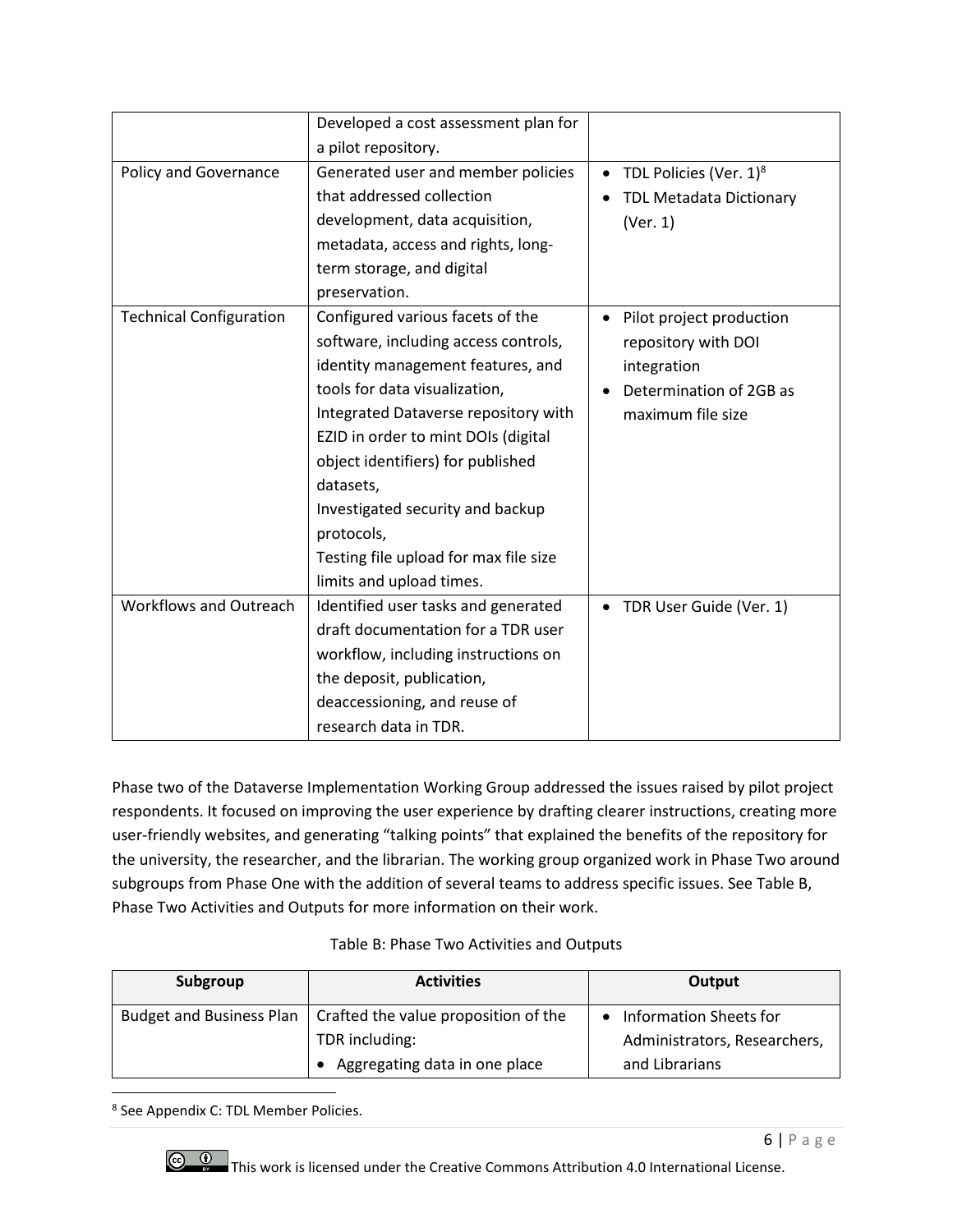|                                | <b>Fulfilling Federal mandates</b><br>$\bullet$                |                                             |
|--------------------------------|----------------------------------------------------------------|---------------------------------------------|
|                                | Making research widely available<br>$\bullet$                  |                                             |
|                                | Citing data in publications through                            |                                             |
|                                | DOI                                                            |                                             |
| Policy and Governance          | Created a memorandum of                                        | <b>TDR Policies</b><br>$\bullet$            |
|                                | understanding document that                                    | <b>TDR Metadata Dictionary</b>              |
|                                | outlines the roles and responsibilities                        | TDR Memorandum of<br>$\bullet$              |
|                                | of TDL and member institutions,                                | Understanding <sup>9</sup>                  |
|                                | Drafted recommendations around                                 |                                             |
|                                | digital preservation and long-term                             | Recommendations for digital<br>preservation |
|                                | repository governance, and                                     | <b>Recommendations for</b>                  |
|                                | Finalized the TDR policy document.                             |                                             |
|                                |                                                                | repository governance                       |
| <b>Technical Configuration</b> | Implemented secure authentication,                             | Production version of TDR<br>$\bullet$      |
|                                | including Shibboleth option for                                | with Shibboleth and two-                    |
|                                | integration and local authentication<br>and DUO for two-factor | factor authentication                       |
|                                |                                                                | integrated                                  |
|                                | authentication,                                                | CSV reports to be generated                 |
|                                | Developed reporting capabilities                               | regularly by TDL staff and                  |
|                                | using Dataverse API,                                           | disseminated to data                        |
|                                | Alignment of production Dataverse                              | repository librarians                       |
|                                | repository with landing page and                               | Revised navigation and                      |
|                                | brochure WordPress site (see "Ad-                              | branding of Dataverse site to               |
|                                | Hoc Webpage team" below).                                      | align with WordPress site                   |
| <b>Workflows and Outreach</b>  | Integrated feedback from the pilot                             | Final version of the TDR User<br>$\bullet$  |
|                                | project to refine and finalize                                 | Guide                                       |
|                                | documentation.                                                 |                                             |
| Ad-Hoc Webpage Team            | Created a new landing page and                                 | Soft launch of the TDR<br>$\bullet$         |
|                                | "brochure" website for TDR with                                | landing page in WordPress                   |
|                                | improved user interface design.                                |                                             |
| <b>TDL Dataverse</b>           | Certain tasks required the input and                           | Implementation of<br>$\bullet$              |
| <b>Implementation Working</b>  | contributions of the entire working                            | institutional dataverses in the             |
| Group                          | group to resolve. One question                                 | final version of the TDR                    |
|                                | focused on whether or not to have                              | Naming the repository the<br>$\bullet$      |
|                                | distinct folders (dataverses) for each                         | "Texas Data Repository"                     |
|                                | TDL member. Another question                                   |                                             |
|                                | asked the formal name of the                                   |                                             |
|                                | repository. The working group                                  |                                             |
|                                | conducted a naming contest to                                  |                                             |
|                                | identify the Texas Data Repository                             |                                             |

 9 See Appendix D: Memorandum of Understanding.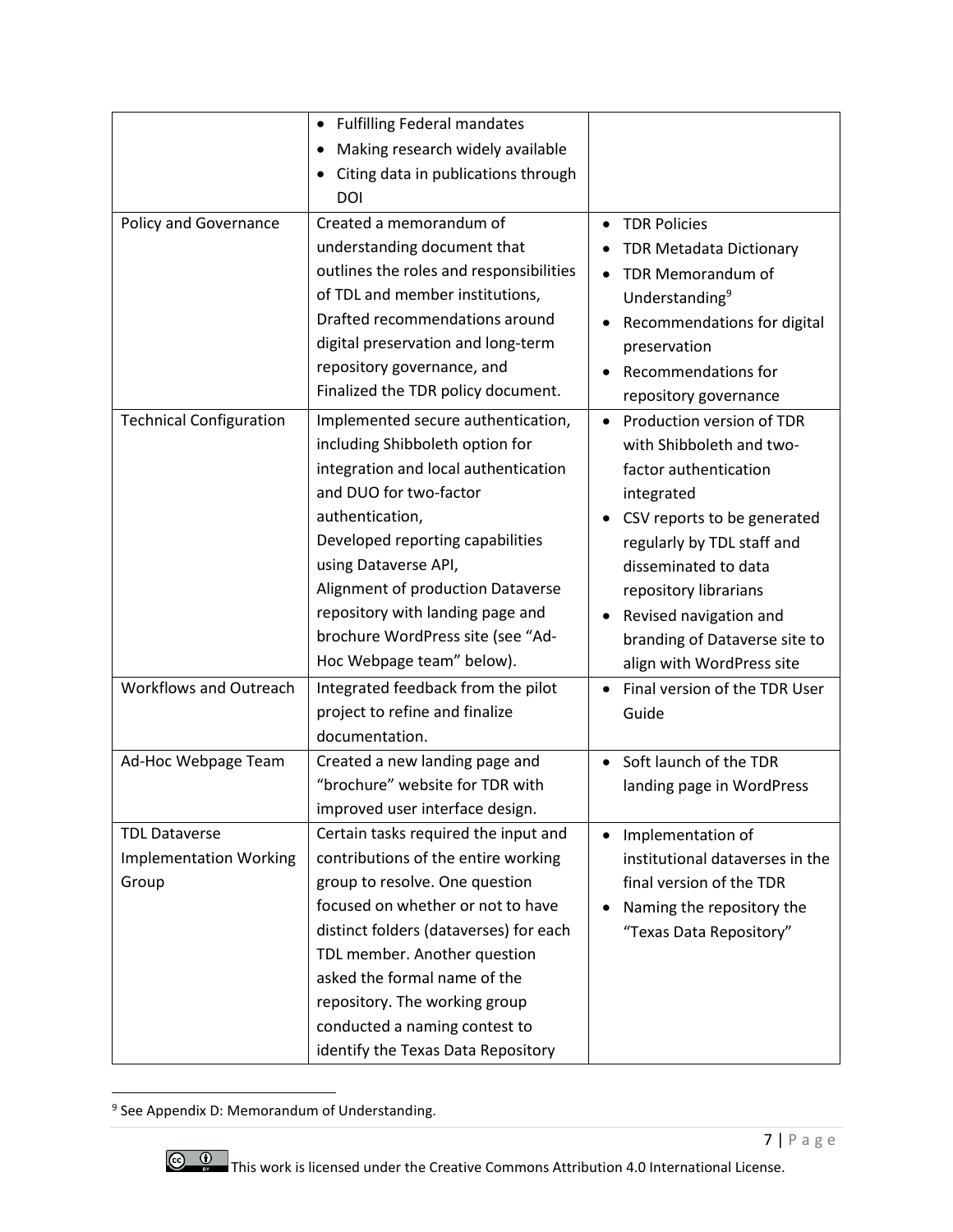# <span id="page-7-0"></span>Outcomes

Phase Two, and with it the work of the Dataverse Implementation Working Group, completed on September 1, 2016. With this end comes numerous products that, collectively, comprise the initial repository software, web page, and supporting documentation. Table C lists the products produced by the working group. http://data.tdl.org/

| <b>Final Product</b>                | Location                                                                                    |
|-------------------------------------|---------------------------------------------------------------------------------------------|
| <b>TDR Homepage</b>                 | https://data.tdl.org                                                                        |
| <b>TDR Repository</b>               | https://dataverse.tdl.org                                                                   |
| <b>TDR User Guide</b>               | https://data.tdl.org/user-guide                                                             |
| TDR Metadata Dictionary             | https://data.tdl.org/wp-content/uploads/2016/09/TDR-<br>Metadata-Dictionary.pdf             |
| <b>TDR User Policies</b>            | https://data.tdl.org/policies                                                               |
| <b>Researcher Information Sheet</b> | https://data.tdl.org/wp-<br>content/uploads/2016/09/Researcher-Information-Sheet.pdf        |
| Librarian Information Sheet         | https://data.tdl.org/wp-content/uploads/2016/09/Librarian-<br>Information-Sheet.pdf         |
| Administrator Information Sheet     | https://data.tdl.org/wp-<br>content/uploads/2016/09/Administrator-Information-<br>Sheet.pdf |
| <b>TDR Member Library Policies</b>  | Appendix C: Member Library Policies                                                         |
| TDR Memorandum of Understanding     | Appendix D: Memorandum of Understanding                                                     |

### Table C: TDL Dataverse Implementation Working Group Products

# <span id="page-7-1"></span>Recommendations

Prior to its completion, the working group identified a set of recommendations that should be addressed by other data-related groups in the future.

- 1. There is an immediate need for materials introducing the TDR to librarians from TDL member institutions. We recommend that the organizing team for the TDL Data Symposium, a two-day event scheduled for November 2016 that will focus on exploring data management issues and will include an in-depth training session on TDR, should develop a librarian guide for assisting those data repository librarians who will be performing curation and managerial functions for TDR. Additionally, this team should compile a training curriculum for instructing data repository librarians on the use and administration of the repository.
- 2. Training for a data repository librarian will be critical for the long-term governance of TDR. The working group recommends that the TDL form a statewide steering committee comprised of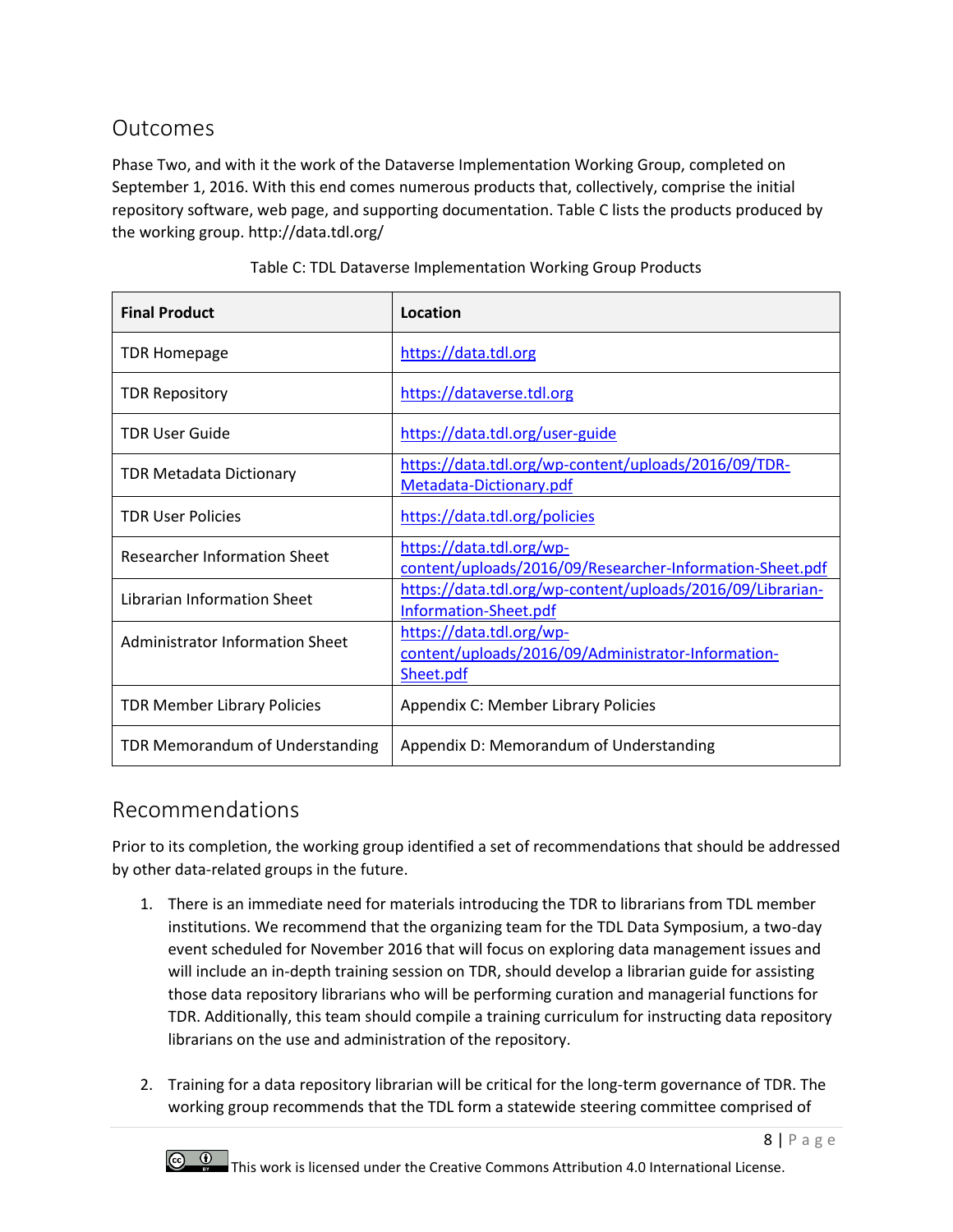one librarian selected from each participating member institution, which we will call data repository librarians. The steering committee should act as the governing body for the data repository. The group's potential activities could include:

- Sharing questions and feedback from local users with the larger committee and formulating responses, including revisions to documentation, workflows, and policies
- Develop best practices for the annotation of data sets to improve the usability of the data to other researchers
- Identifying data repository and/or workflow issues and investigating possible solutions
- Conducting periodic needs assessments to improve user experience and data repository performance
- Developing new features and functionality for the data repository in response to identified needs

Member institutions should develop their own selection criteria for identifying the data repository librarian. The candidate is not required to hold any specific degree or title to perform the data repository librarian duties but should have interests or inclinations in data curation. Any experience with regards to data curation, data visualization, or data intensive disciplines would be beneficial.

- 3. While TDR offers a robust and rich data archiving application for TDL members, it does not fully address all digital preservation activities needed for long-term access to data. In the future, TDL and the data repository librarian steering committee should also consider addressing the following digital preservation concerns and opportunities.
	- A. The curation of data files and content is left entirely to the person uploading content. This presents a series of issues related to file management, including:
		- Redundancy of content
		- Non-standard file naming
		- File format(s) that are proprietary and/or not the current version
		- Files containing viruses and malware
	- B. Because the system allows for self-deposit, metadata associated with data may be incorrect or incomplete
	- C. The data repository is unable to perform virus/malware checks either at time of upload or subsequent to it. Another mechanism may be needed to perform this task.
	- D. The data repository is unable to perform fixity checks at regular intervals and to produce audit report available to administrator(s). Another mechanism may be needed to perform this task.
	- E. There is currently no viable method to migrate data files (or request migration) if formats become obsolete or versions superseded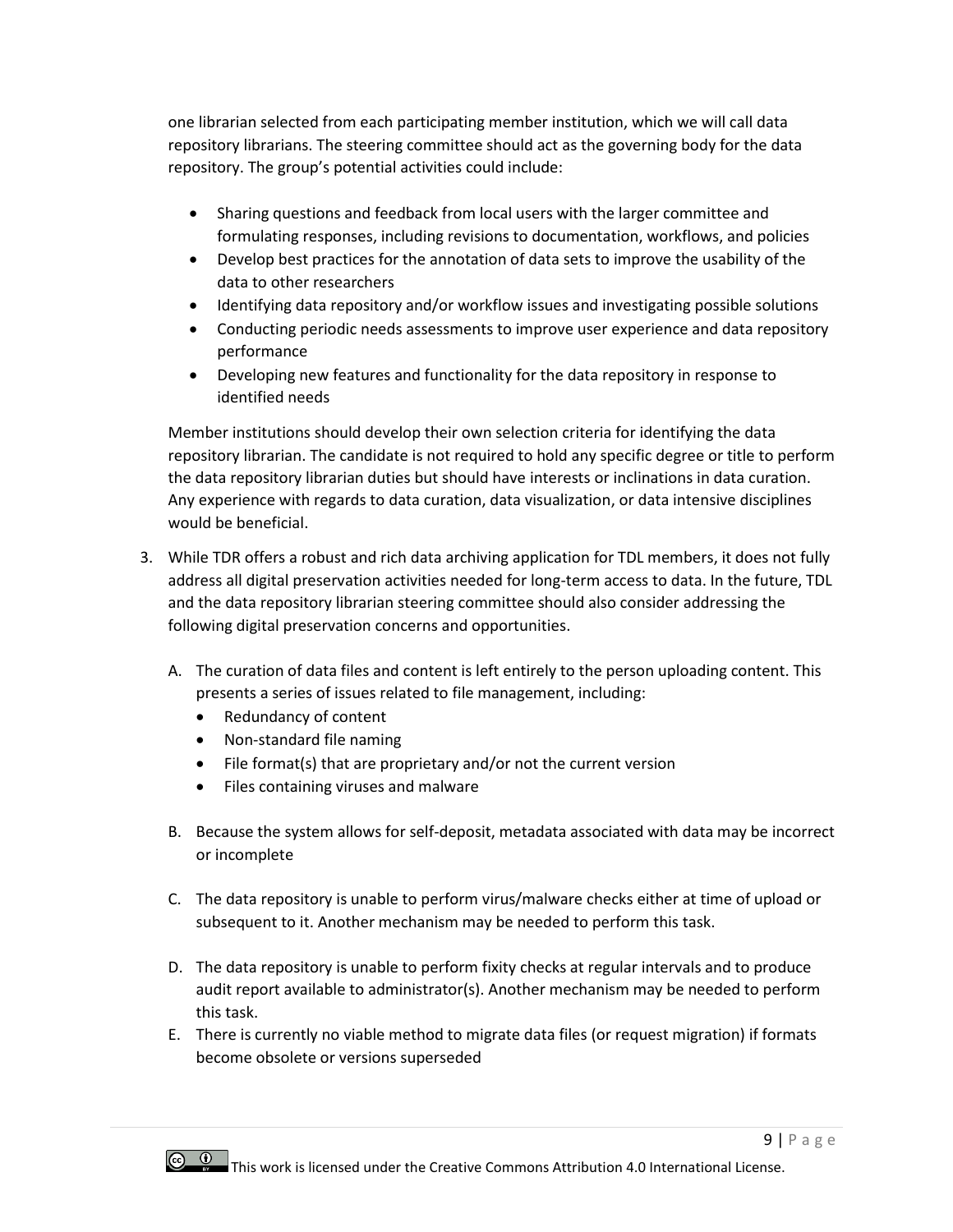- F. There is potential difficulty in maintaining and updating users' and data repository librarian's contact information, such as email addresses and home institutions, needed when addressing changes to the data or repository management, including:
	- The retention and/or deaccessioning of data,
	- The modification of metadata and/or data,
	- Important news and updates about the current and long-term maintenance of the system.

# <span id="page-9-0"></span>Implementation Guide and Timeline

### **Roles and Responsibilities**

Because of the hybrid nature of the Texas Data Repository service, it is essential that institutions participating in the service understand the roles and responsibilities of all parties. These roles are outlined in general terms in Table D below.

| Group                       | <b>Roles and Responsibilities</b>                                                                                                                                                                                                                               |
|-----------------------------|-----------------------------------------------------------------------------------------------------------------------------------------------------------------------------------------------------------------------------------------------------------------|
| Texas Digital Library staff | Stewardship, technological oversight, and upgrades of the<br>data repository software infrastructure and associated<br>websites<br>Assuring access to and secure backup of data submitted to                                                                    |
|                             | the repository<br>Coordination of a membership-wide steering committee of<br>data repository librarians                                                                                                                                                         |
|                             | Provision of technical support for all Texas Data Repository<br>users via the TDL Helpdesk, referrals to relevant Data<br>Repository Librarians when needed<br>Provision of training and professional development<br>opportunities to data repository libraries |
| Member Library              | Appointment of an individual to serve as data repository<br>$\bullet$<br>librarian (and communication with TDL when a change to<br>the data repository librarian is needed)                                                                                     |
|                             | Local promotion and support of the Texas Data Repository<br>service within its campus community                                                                                                                                                                 |
|                             | Communication with TDL of any institutional requirements<br>necessary to authorize and sustain the Texas Data<br>Repository (e.g., security authorizations through Central IT<br>offices) and serve as liaison to relevant institutional<br>departments         |
|                             | Establishment of institutional policies around copyright<br>inquiries, takedown requests, and rights decisions and<br>inform TDL when necessary of repository actions required                                                                                  |

### Table D: Texas Data Repository Service Roles and Responsibilities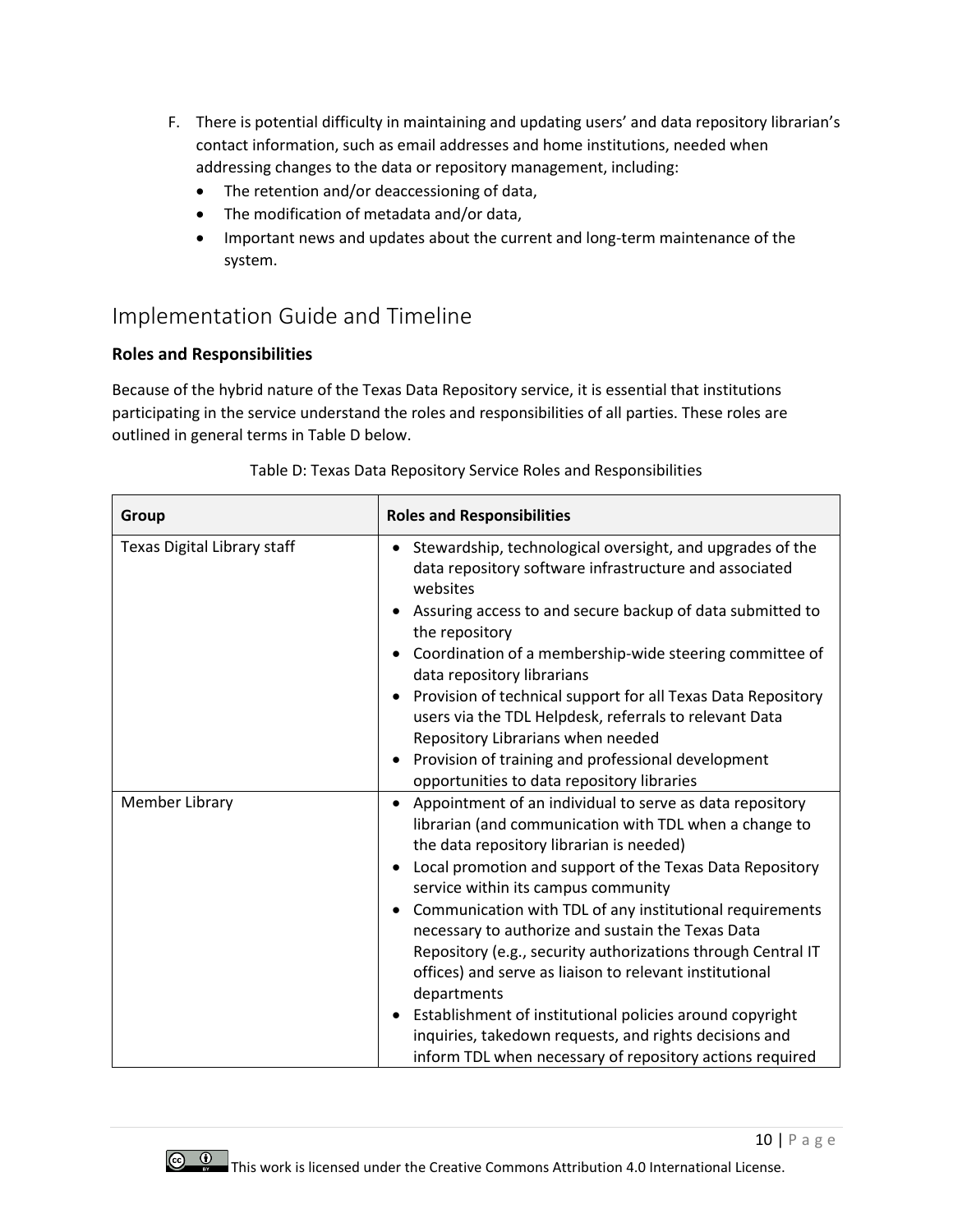|                                      | Recommendations, in collaboration with TDL, for data<br>repository options should the Texas Data Repository be<br>discontinued                                                                                                                                                                                                                                                                                                                                                                                                                                                                                                                                                                                                        |
|--------------------------------------|---------------------------------------------------------------------------------------------------------------------------------------------------------------------------------------------------------------------------------------------------------------------------------------------------------------------------------------------------------------------------------------------------------------------------------------------------------------------------------------------------------------------------------------------------------------------------------------------------------------------------------------------------------------------------------------------------------------------------------------|
| Group                                | <b>Roles and Responsibilities</b>                                                                                                                                                                                                                                                                                                                                                                                                                                                                                                                                                                                                                                                                                                     |
| Data Repository Librarian            | Service as the local liaison/contact person for users and<br>other university community members<br>Maintenance of institutional collections of data (i.e., an<br>"institutional dataverse")<br>Participation in TDL-wide data repository librarian<br>committee meetings and work<br>Optionally, the fulfillment of additional, related duties as<br>assigned by the institution. These might include assisting in<br>other data curation roles such as data ingest, metadata<br>creation and modification, and data management planning,<br>as well as contacting users through the data repository<br>interface.<br>Optionally, communication with researcher/depositors<br>from their institution who self-deposit data in the TDR |
| <b>Repository Steering Committee</b> | Attendance at periodic (virtual) meetings to discuss issues<br>of relevance to the Texas Data Repository<br>Identification and recommendations for resolution of (non-<br>technical) issues related to repository operation and policy<br>Identification of collaborative work (via working groups,<br>other committees) related to research data management                                                                                                                                                                                                                                                                                                                                                                          |
| <b>TDL Governing Board</b>           | Overall oversight of the Texas Digital Library consortium<br>$\bullet$                                                                                                                                                                                                                                                                                                                                                                                                                                                                                                                                                                                                                                                                |
| <b>UT Austin</b>                     | Lead agency and institutional home of the Texas Digital<br>$\bullet$<br>Library and the Texas Data Repository                                                                                                                                                                                                                                                                                                                                                                                                                                                                                                                                                                                                                         |
| Researcher/Depositor                 | • Maintenance of research data, associated materials, and<br>metadata self-deposited in the TDR<br>Adherence to TDR Terms of Use, including the removal or<br>redaction of any personally identifiable or sensitive<br>information from data deposited in the Texas Data<br>Repository<br>Optionally, may self-deposit data or seek help from<br>appropriate Data Repository Librarian                                                                                                                                                                                                                                                                                                                                                |

### **Implementation Guidelines**

TDL member institutions that wish to offer the Texas Data Repository service to their campuses must take several steps to participate. These include:

- Signing a Memorandum of Understanding outlining the roles and responsibilities of the TDL and the member institution as they relate to the Texas Data Repository.
- Assist TDL staff in integrating the TDR with their campus' local authentication via Shibboleth. (This may require acting as a liaison between TDL staff and campus IT staff).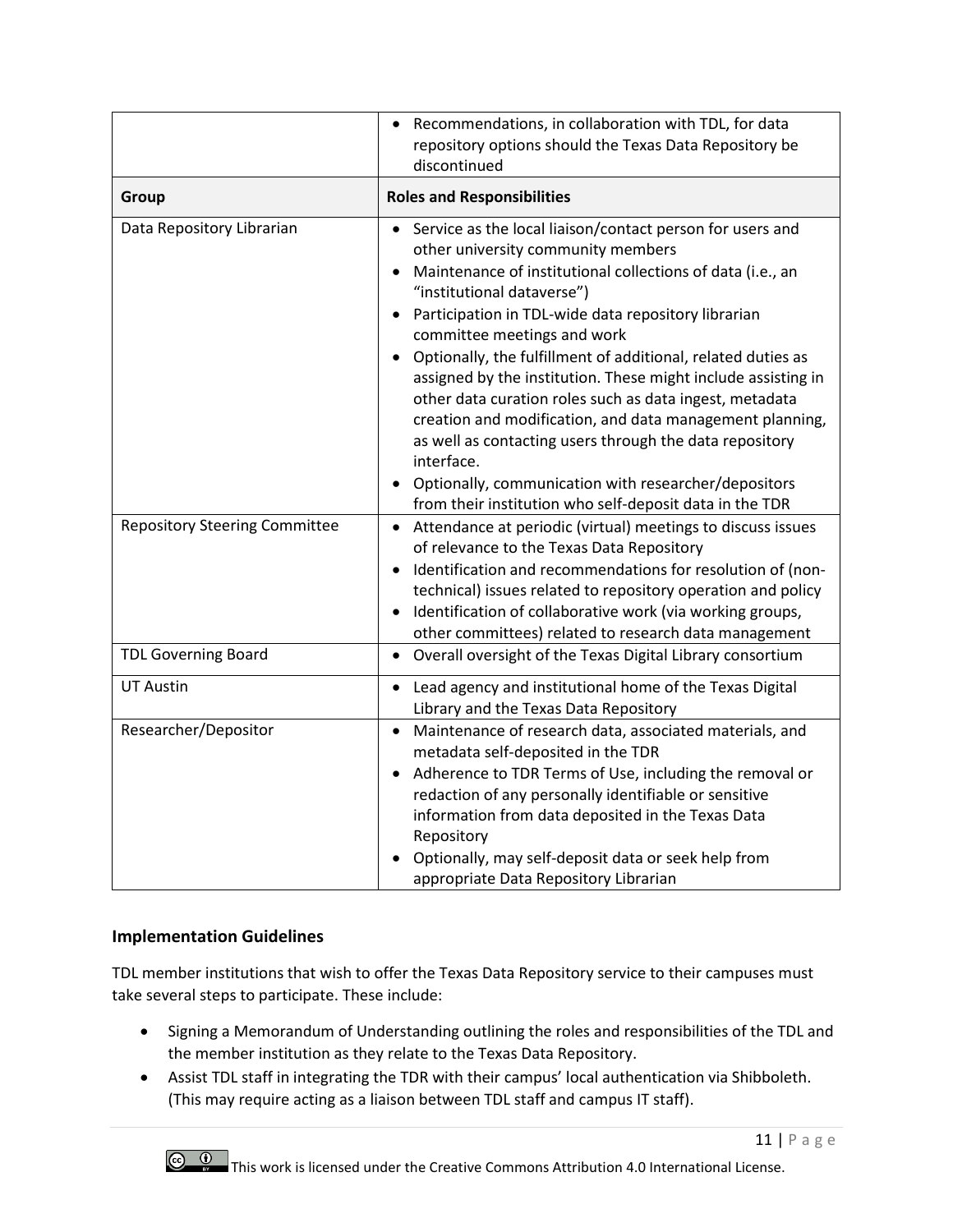- Identify local staff to serve as a Data Repository Librarian, will serve as the primary liaison between TDL and the member library on matters related to the Texas Data Repository. Among other things, the Data Repository Librarian will:
	- $\circ$  Act as a point of contact for your institution for researchers who want local assistance with research data management
	- $\circ$  Serve on an advisory committee that will help guide TDL as it addresses on-going needs related to the repository

### **Support for Implementation**

The TDL and the TDL Dataverse Implementation Working Group have developed materials and events designed to help member libraries implement and use the Texas Data Repository effectively. These include:

- Marketing materials:
	- $\circ$  The TDL DIWG has developed a set of Texas Data Repository information sheets for various audiences, available on the TDR website.
		- **For Researchers:** [https://data.tdl.org/wp-content/uploads/2016/09/Researcher-Information-](https://data.tdl.org/wp-content/uploads/2016/09/Researcher-Information-Sheet.pdf)[Sheet.pdf](https://data.tdl.org/wp-content/uploads/2016/09/Researcher-Information-Sheet.pdf)
		- **For Librarians:** [https://data.tdl.org/wp-content/uploads/2016/09/Librarian-Information-](https://data.tdl.org/wp-content/uploads/2016/09/Librarian-Information-Sheet.pdf)[Sheet.pdf](https://data.tdl.org/wp-content/uploads/2016/09/Librarian-Information-Sheet.pdf)
		- **For Administrators:** [https://data.tdl.org/wp-content/uploads/2016/09/Administrator-Information-](https://data.tdl.org/wp-content/uploads/2016/09/Administrator-Information-Sheet.pdf)[Sheet.pdf](https://data.tdl.org/wp-content/uploads/2016/09/Administrator-Information-Sheet.pdf)
- Training and Community Development
	- $\circ$  Webinars, including the "Launching the Texas Data Repository" webinar on October 6 (See Timeline section below for more information)
	- $\circ$  TDL Data Symposium, a two-day event offering training on the Texas Data Repository and opportunities for education on research data management
- TDL Helpdesk and Consulting
	- $\circ$  TDL provides member institutions with on-going, individualized support via the TDL Helpdesk and on-demand consulting services to aid with implementation

### **Timeline for Launch**

September 2016: "Soft Launch"

Announce availability of the service Solicit interest from member institutions Begin working with interested members to go through implementation process Refine website and Dataverse repository in preparation for formal launch

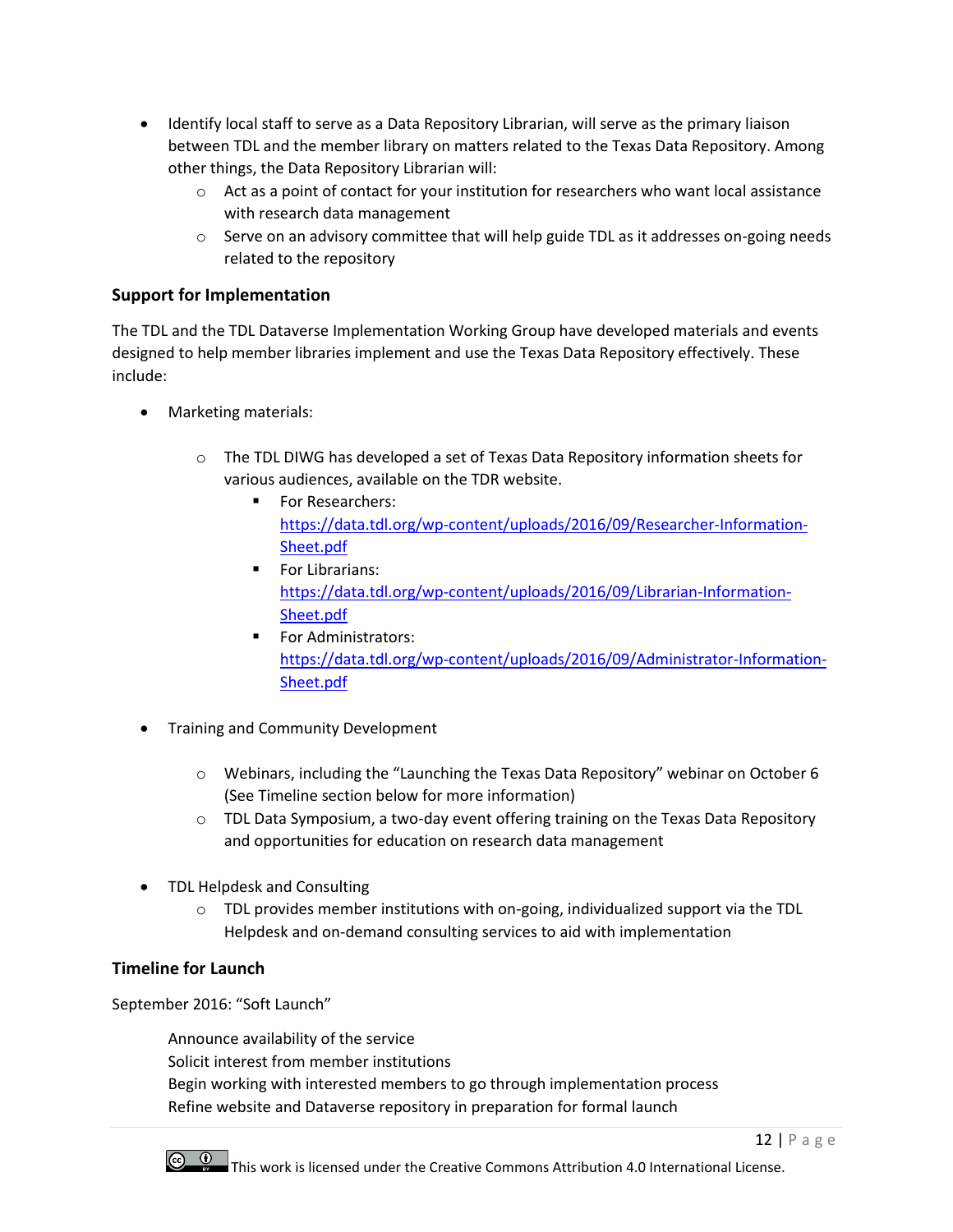October 2016: Launching the TDR webinar

On October 6, 2016, the TDL will hold a webinar entitled "Launching the Texas Data Repository: How to Implement TDR at Your Institution." In this webinar, Kristi Park (Director of the TDL) and Santi Thompson (Head of Digital Repository Services at the University of Houston Libraries and chair of the TDL Dataverse Implementation Working Group) will give an overview of the repository service, requirements for TDL member participation, and plans for the future of the service.

#### November 2016: TDL Data Symposium

On November 15-16, 2016, the TDL will hold its first ever Data Symposium at Baylor University Libraries. The two-day Symposium is designed to support the development of a **core community of TDL member librarians** who provide (or intend to provide) research data services on their campuses. Along with opportunities to discuss and learn about research data management generally, the Symposium will offer a half-day training workshop on Dataverse and the Texas Data Repository services.

#### December 2016: Formal launch

After working throughout the fall of 2016 to onboard and train participating libraries, the TDL will formally launch the Texas Data Repository in December with a press release and a second webinar for TDL members.

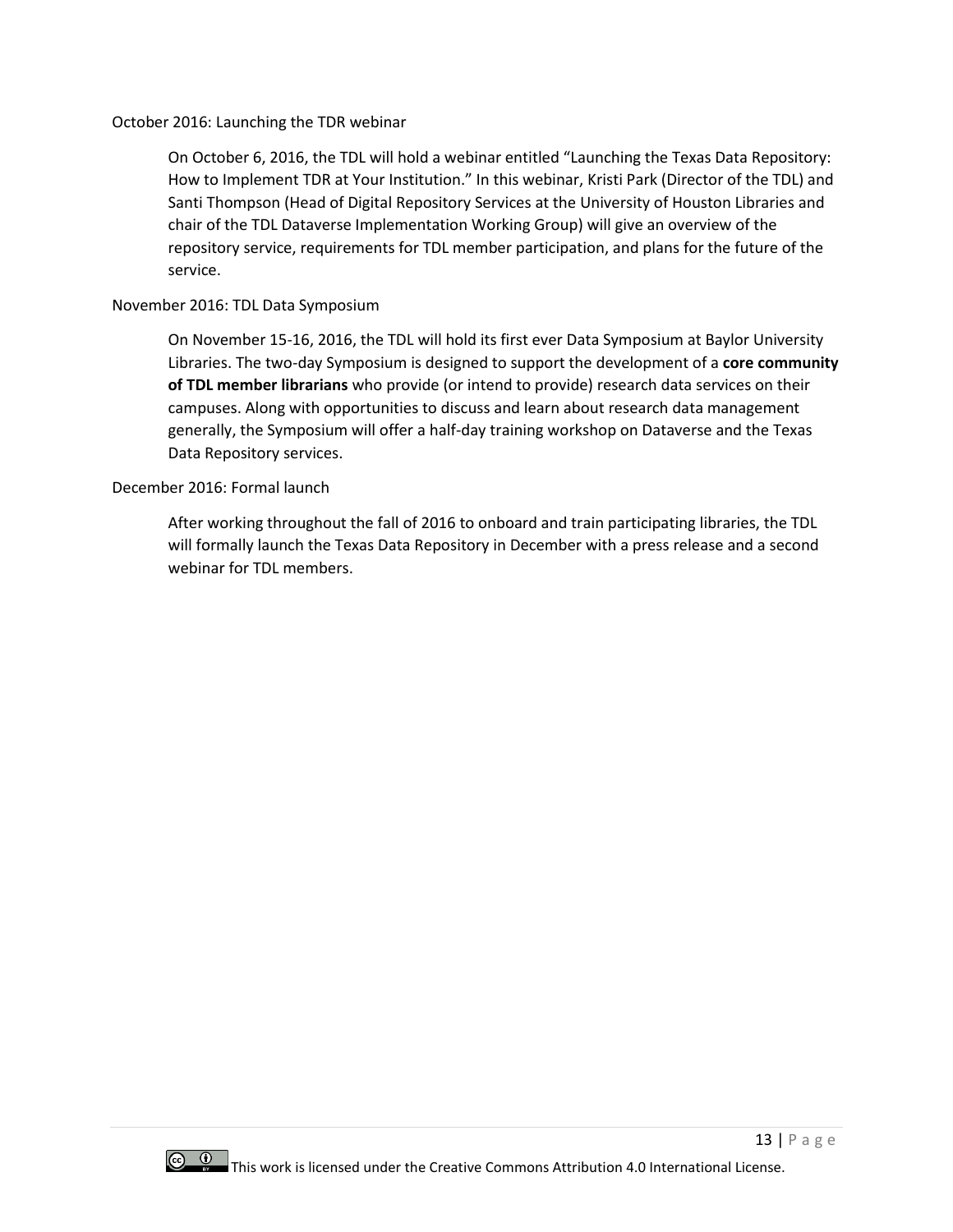# <span id="page-13-0"></span>Appendix A: TDL Dataverse Implementation Working Group Members

Chair: Santi Thompson, University of Houston Libraries

Members:

- **•** Jeremy Donald, Trinity University Libraries
- Denyse Rodgers, Baylor University Libraries
- Sean Buckner, Texas A&M University Libraries
- Bruce Herbert, Texas A&M University Libraries
- Wendi Kaspar, Texas A&M University Libraries
- Cecilia Smith, Texas A&M University Libraries
- Chris Starcher, Texas Tech University Libraries
- Todd Peters, Texas State University Libraries
- Ray Uzwyshyn, Texas State University Libraries

TDL Staff:

- Kristi Park, Texas Digital Library
- Ryan Steans, Texas Digital Library
- Nick Lauland, Texas Digital Library
- Laura Waugh, Texas Digital Library

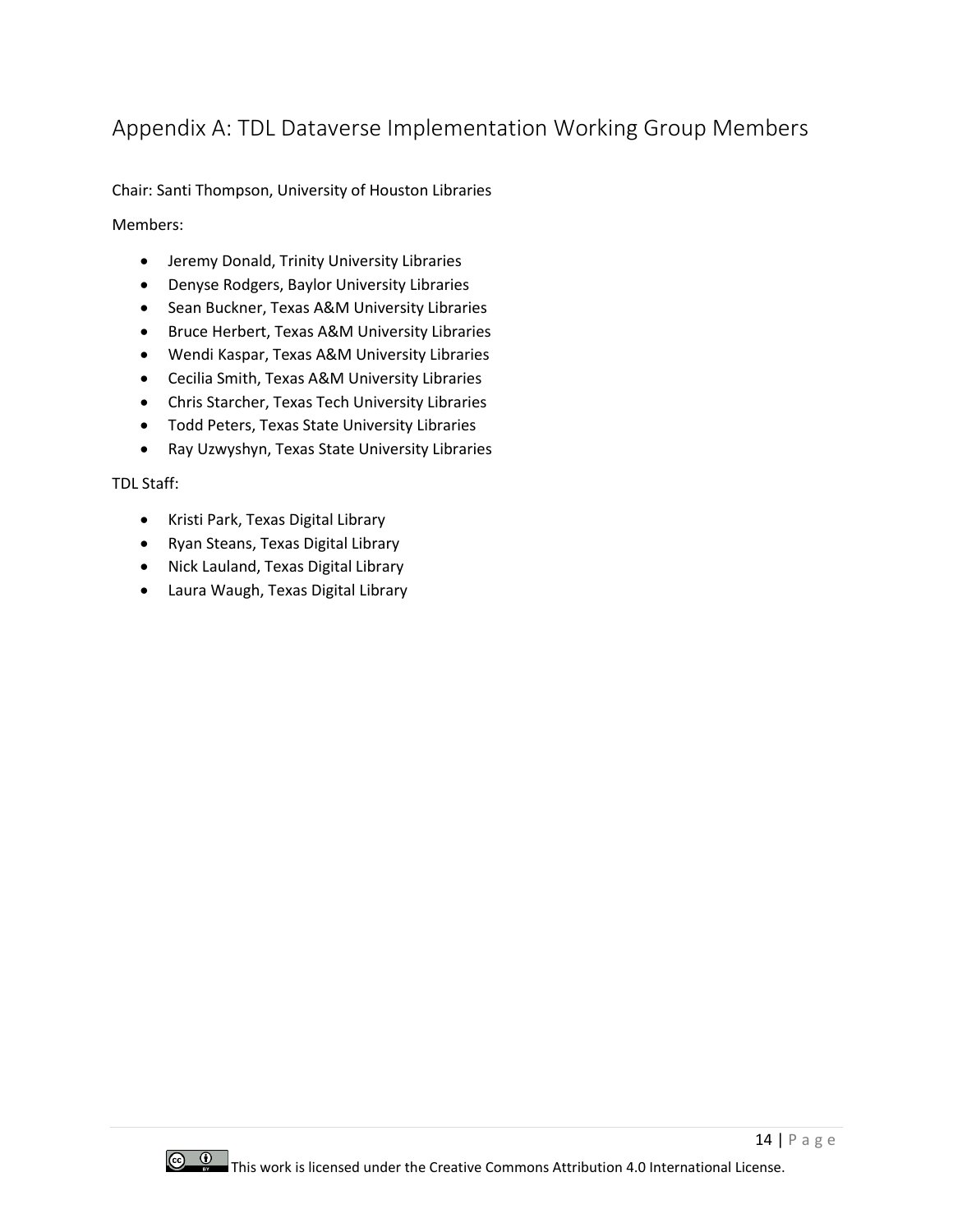# <span id="page-14-0"></span>Appendix B: Selected Pilot Project Survey Results

Results from the TDL Dataverse Implementation Working Group's pilot project identified repository features and services that meet the needs of the pilot participants as well as require further work before launching the repository. Results also emphasized certain perceived repository/service benefits over others and offered feedback on future areas of focus.

Sixteen people participated in the pilot and survey, eleven coming from member libraries and five from academic departments. A variety of academic disciplines were represented from Physics and Geosciences to Statistics to Retail Management and Archeology. Library positions involved both digital libraries and traditional subject librarian support.

| <b>Type of Respondent</b> | <b>Participation Percentage</b> |
|---------------------------|---------------------------------|
| Researchers               | 31%                             |
| Librarians                | 69%                             |
| <b>Overall Rate of:</b>   | %                               |
| Response                  | 59%                             |
| Completion                | 89%                             |

### Chart A: Pilot Survey Demographics

Nearly all participants were able to complete the pilot project's required tasks. A handful of people encountered difficulties when asked to create a Dataverse, suggesting that these instructions could be better articulated.

### Chart B: Rate of Completion for Required Tasks

| Answer                                      | %    |
|---------------------------------------------|------|
| Create a user account                       | 100% |
| Create a Dataverse (i.e., collection)       | 88%  |
| Upload at least one dataset                 | 100% |
| Provide metadata information for dataset(s) | 100% |
| Publish dataset(s)                          | 94%  |
| Download a dataset                          | 100% |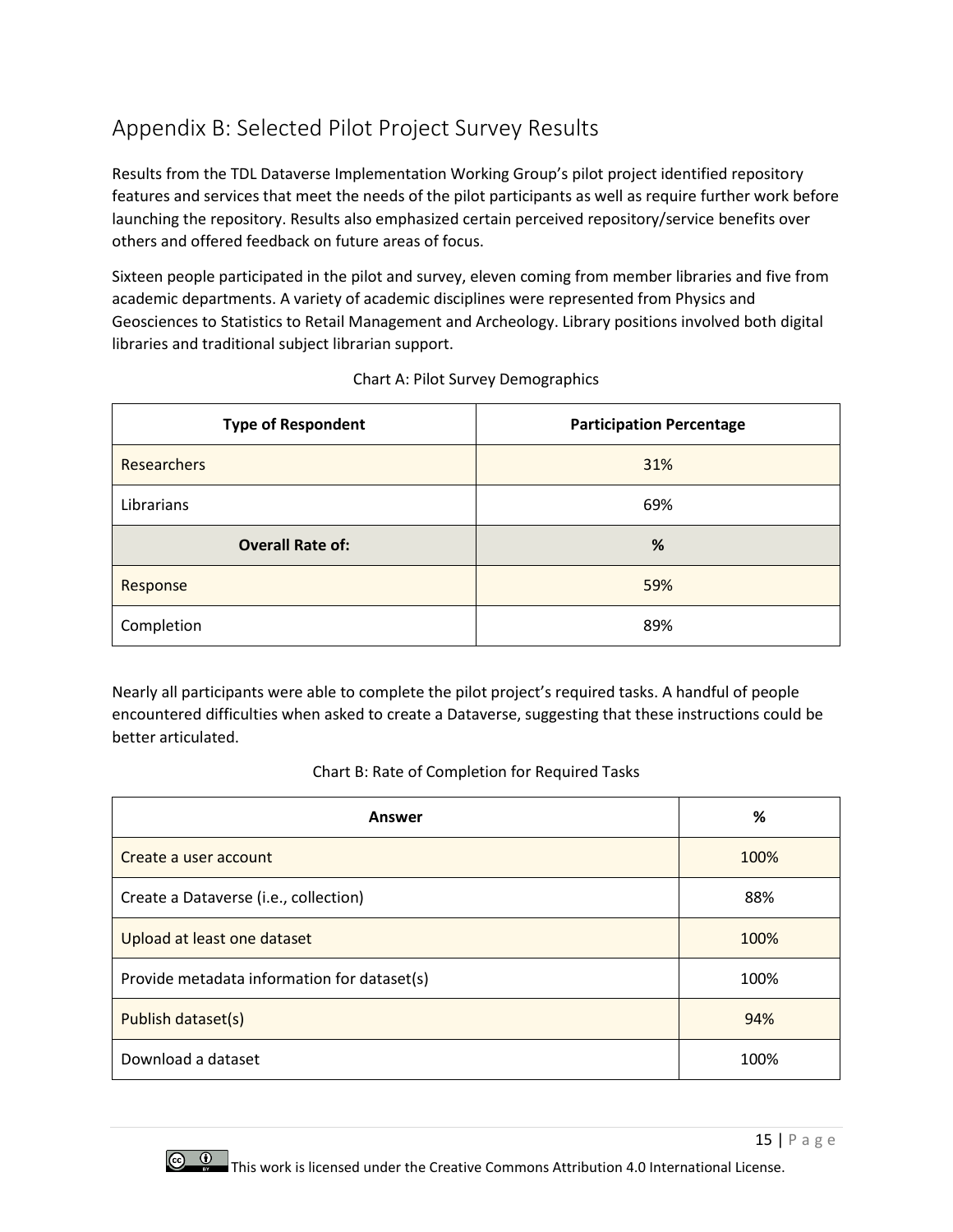The ability to carry out optional tasks by participants was very low. The working group recognized that better documentation or usability features would be needed to assist the user with these functions.

| <b>Answer</b>                                         | ℅   |
|-------------------------------------------------------|-----|
| Utilize the mapping analysis tool                     | 17% |
| Utilize the statistical analysis tool                 | 33% |
| Request access to a restricted dataset                | 17% |
| Utilize versioning of data                            | 17% |
| Turn on the Guestbook feature in Dataverse            | 50% |
| Add a logo to the Dataverse instance that you created | 17% |

Chart C: Rate of Completion for Optional Tasks

The working group asked participants how well the repository met the needs of data in their respective disciplines? 75% of applicants felt that the data repository met the needs of data from extremely well to moderately well. 25% only thought it managed these needs slightly well, with 0% at not well at all. This data suggested that the data repository generally meets user needs.

### Chart D: How Well Does the Repository Meet Your Disciplinary Needs?

| Answer                | %   |
|-----------------------|-----|
| <b>Extremely well</b> | 13% |
| Very well             | 56% |
| Moderately well       | 6%  |
| Slightly well         | 25% |
| Not well at all       | 0%  |

The working group asked participants to provide their input on future actions related to the repository. We asked participants to select the top two services most important to you for a future Texas Research Data Repository? Responses all seem to speak to the need for librarians to be involved in facilitating the submission, description, and preservation of research data.

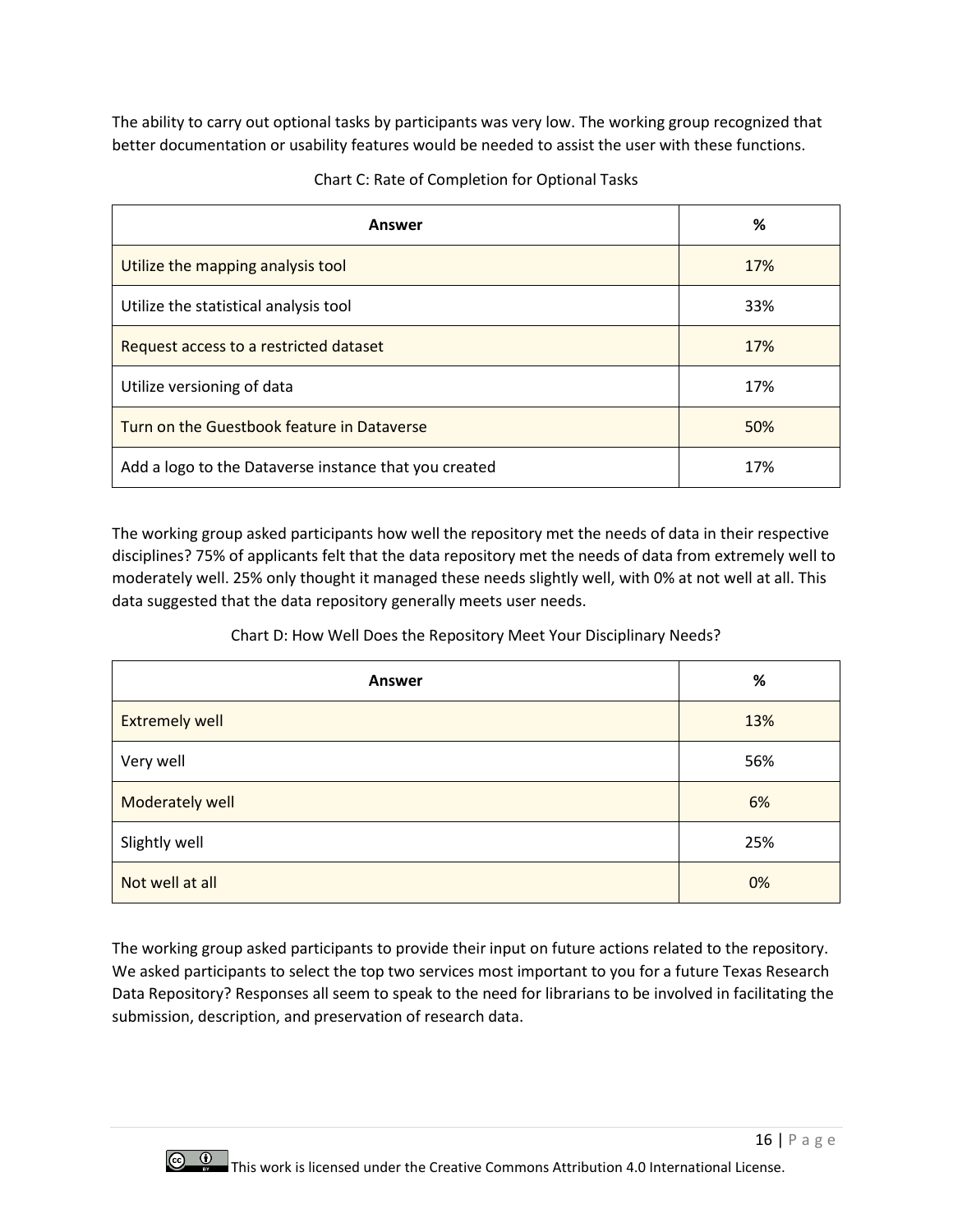| Answer                                                                     | %   |
|----------------------------------------------------------------------------|-----|
| Assistance describing data                                                 | 40% |
| Assistance setting up a location in the repository for research projects   | 20% |
| Assistance finding data in the repository for reuse                        | 20% |
| Assistance managing data prior to submitting it to the repository          | 47% |
| Assistance applying digital preservation best practices with research data | 53% |

The group asked respondents to identify the top two repository features they saw as the most important. All respondents found the ability to link research data with an existing publication as important and half valued the ability to link supplemental data with an electronic theses or dissertation. This data suggests potential benefits to integrating the repository with the Vireo ETD open source submission system.

### Chart F: Most Important Repository Features (Top Two)

| Answer                                                                                                      | ℅    |
|-------------------------------------------------------------------------------------------------------------|------|
| Linking research data with an existing publication                                                          | 100% |
| Linking supplemental data with an electronic theses or dissertation                                         | 50%  |
| Management of collaborative teams within the data repository                                                | 13%  |
| Customizable submission screen with instructions                                                            | 6%   |
| Development and growth of interdisciplinary research data related to Texas<br>geographic regions and topics | 13%  |

Finally, the group asked participants to identify the four most important benefits of using the repository. More than half found that collecting all of their research data in one place, fulfilling federal mandates for sharing research, and making research widely available were critical benefits to the repository.

### Chart G: What Repository Benefits Are Most Important To You?

| Answer                                                              | %   |
|---------------------------------------------------------------------|-----|
| Fulfill federal mandates for sharing publications and research data | 56% |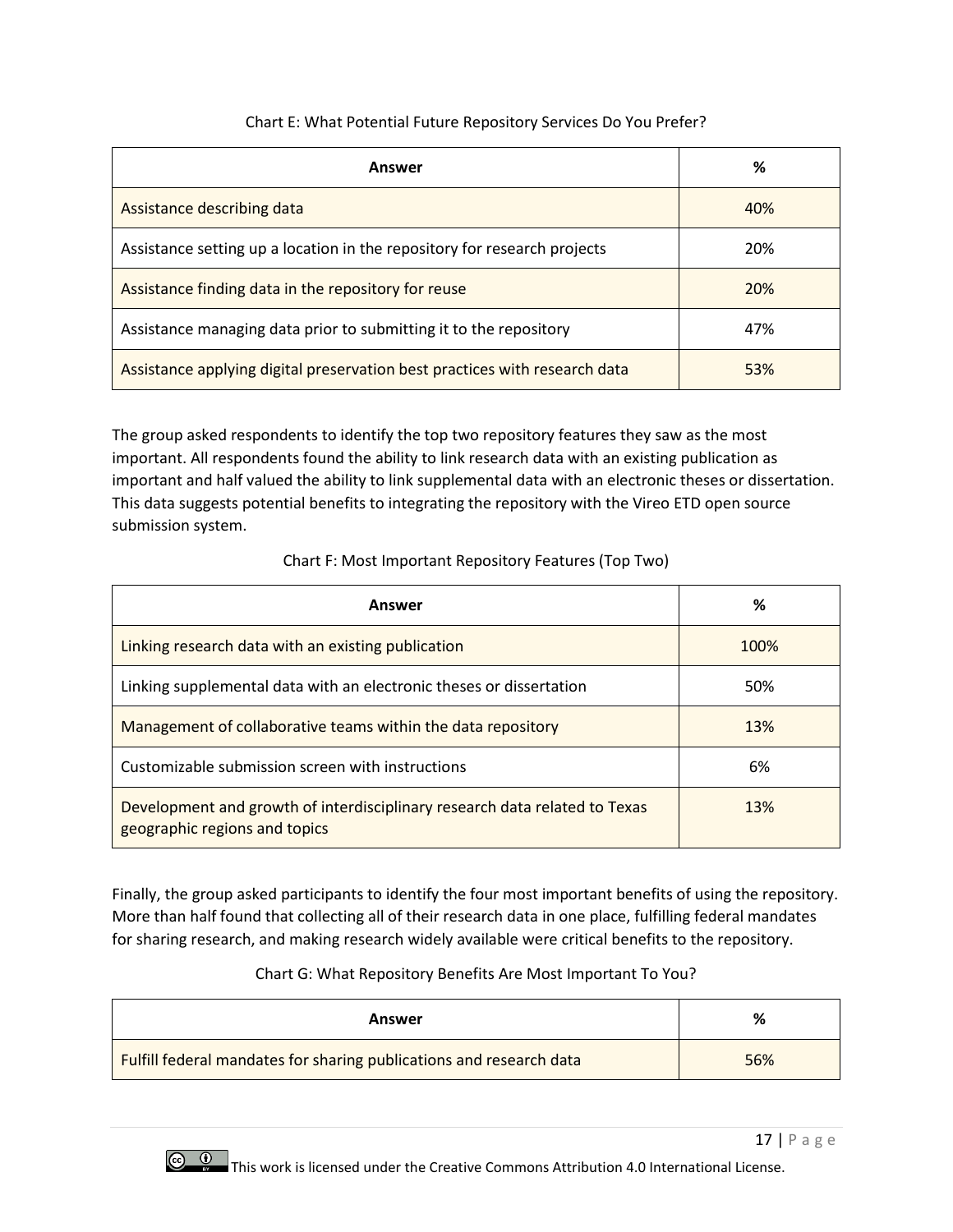| Make your research data more widely available                                        | 50% |  |
|--------------------------------------------------------------------------------------|-----|--|
| See statistics on downloads and citations of my data                                 | 31% |  |
| Make my data citeable through the assignment of a DOI (digital object<br>identifier) | 44% |  |
| Save versions of your dataset                                                        | 31% |  |
| Collecting all my data in one place                                                  | 63% |  |

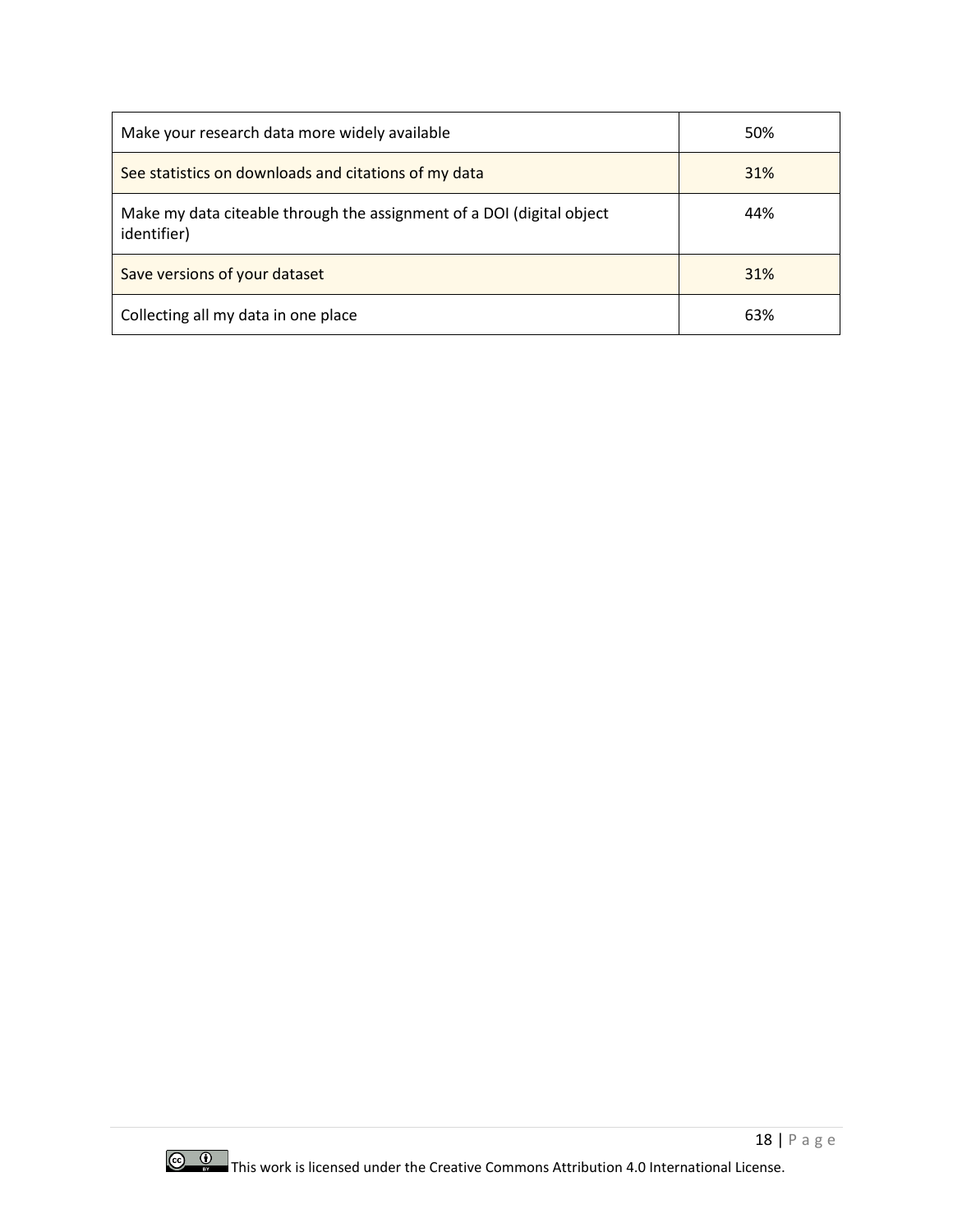<span id="page-18-0"></span>Appendix C: TDL Member Policies

# Texas Data Repository Policies

Prepared by the TDL Dataverse Implementation Working Group, Policy and Governance Sub-Group

Sean Buckner Santi Thompson Ray Uzwyshyn

August 30, 2016

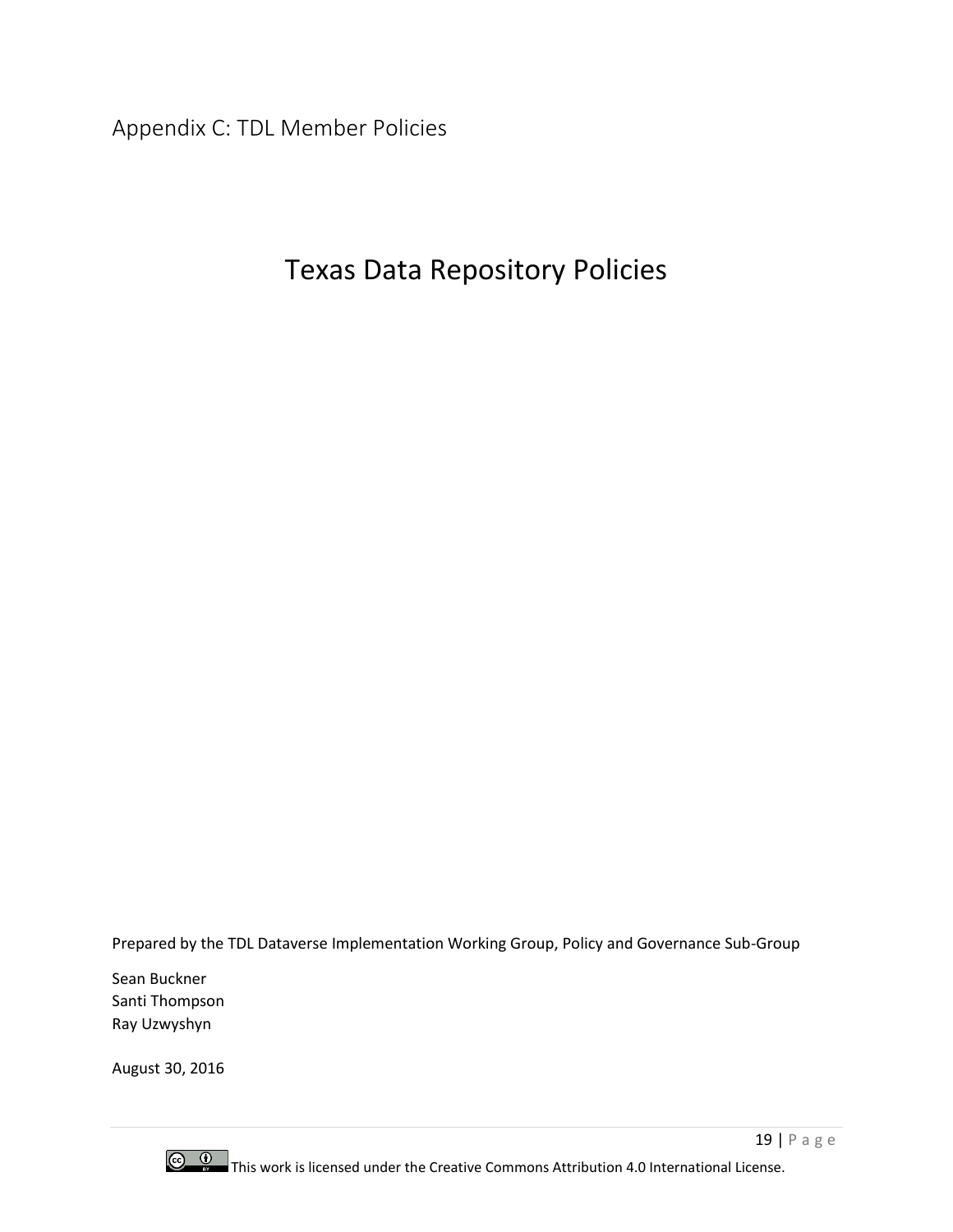# Introduction

This set of policy and governance documents were drafted by the Policy and Governance subgroup of the Texas Digital Library (TDL) Dataverse Implementation Working Group. The documents are divided into two sections (internal and external) with each section further divided into several subsections.

Appendix C focuses on the first section, "Internal Policies." These policies are primarily oriented towards an audience of stakeholders internal to academic libraries such as deans, librarians, and technologists who work with faculty and student researchers to upload, manage, and query research data in the Texas Data Repository application. This section comprises policies on collection development, data submission, metadata, digital preservation, access and use, information security, and a suggested institutional terms of use agreement between individual participating Texas universities and the TDL.

The second section, "External Policies," is primarily oriented towards external researchers and Texas Data Repository users and can be found here[: https://data.tdl.org/policies/.](https://data.tdl.org/policies/) It is comprised of subsections to include the general terms of Texas Data Repository use, Texas Data Repository privacy policy, Texas Data Repository community norms, and a Texas Data Repository usage agreement for use between researchers and users of the data available for download. The Texas Data Repository usage agreement should be configured similar to other online 'terms of use' agreements and linked on the site. A final section on Digital Preservation and Security duplicates some of the sections of internal policy and includes them on the public site.

To note, many of these documents for the Texas Data Repository have been freely adapted from various external sources. Where specific sources are used, a citation is given at the beginning of each section citing the general source. Sources include Harvard's Dataverse policy and metadata templates, the Creative Commons BY license 4.0 details, the UK's *DISC Policy-making for Research Data in Repositories Guide*, and the Data Citation Synthesis Group's Joint Declaration of Data Citation Principles.

Hopefully, this set of policy and governance documents provides a larger, initial framework for external and internal users and stakeholders of the Texas Data Repository application. The TDL may revise this document at its own discretion and without prior notice.

# Internal Policies

# Collection Development

# Scope

The Texas Digital Library (TDL) Texas Data Repository is a consortium-level, dataset repository service and virtual research environment that provides support for the research data lifecycle for TDL member institutions, affiliated researchers, and their immediate project collaborators.

A dataset is typically a collection of files, metadata, and ancillary content associated with the data. The Texas Data Repository limits itself in scope to the data that comprise or are associated with the "raw" input/output from research. These include spreadsheets, sensor and instrument data, surveys, imagery, video, etc. (see File Formats section below). Formats such as journal articles and conference papers

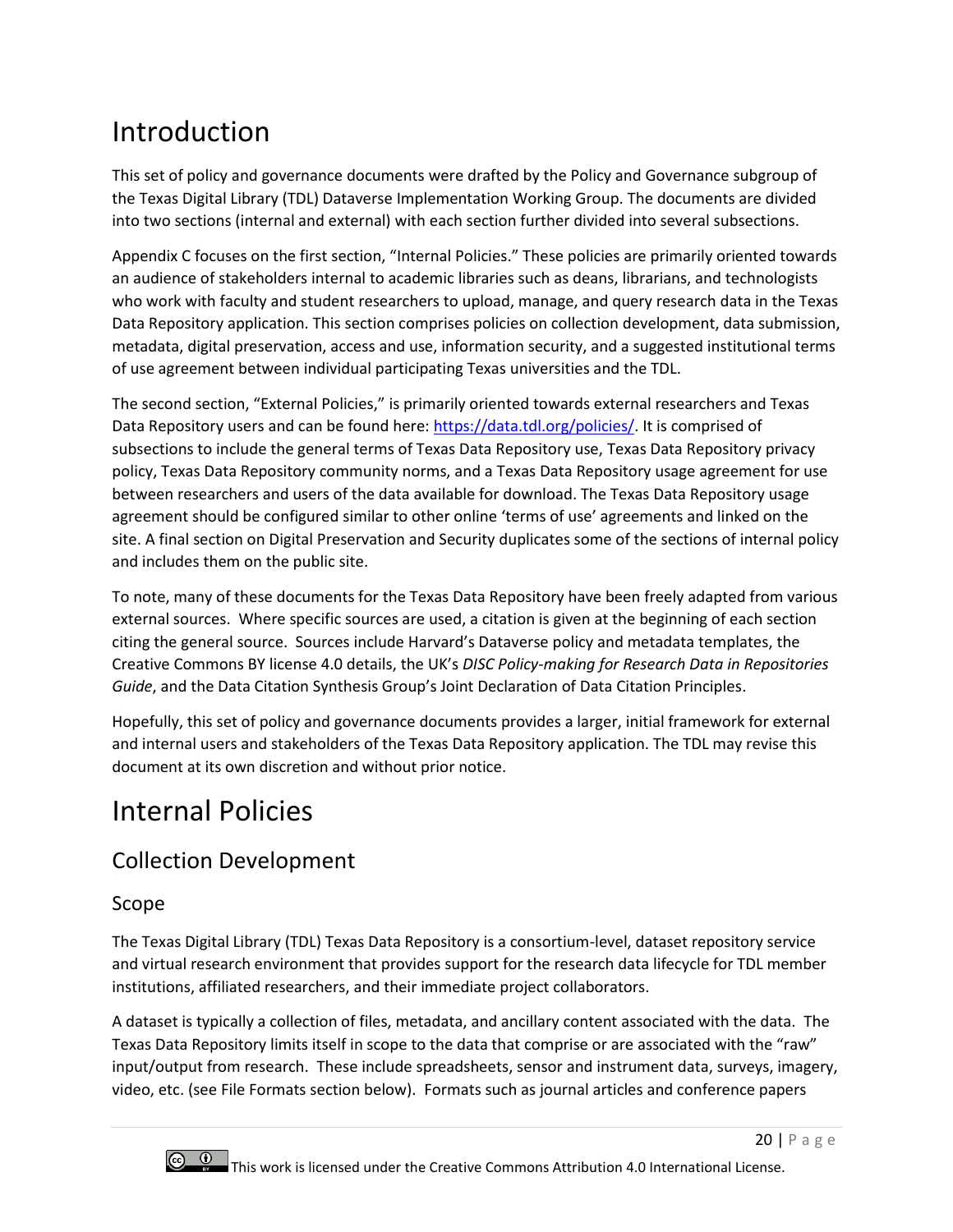resulting from research should be referred to the originating institution's Scholarly Communications division and/or Institutional Repository.

### Subjects

The Harvard Dataverse was originally established and designed for social science data as a member (through Harvard's IQSS) of the Data Preservation Alliance for the Social Sciences. However, since its inception in 2006, Dataverse has expanded to other academic subjects and institutions as open source software and includes full support for GIS, astronomy, and biomedical data. Dataverse can also accept datasets from other fields of study, but without subject-specific (geospatial, social science and humanities, astronomy and astrophysics, and life sciences) metadata support. Any Dataverse repository (e.g. the Texas Research Data Repository) is searchable via the Harvard Dataverse Project website [\(https://dataverse.org/\)](https://dataverse.org/).

### Languages

Historically, there has been no support for specifying particular language encoding for deposited data. However, SPSS files can now be tagged with the language in which they were originally coded. This is done by opening Advanced Options during ingest and selecting the language from the list provided.

# Types of Research

The Texas Data Repository is configured to accept any particular type and subject of research. Though tabular data is preferred, all file formats are supported regardless of the research type. Potential types of research data include:

- scientific experiments (to include social sciences and humanities)
- input data and simulations results
- derived data (from processing or combining "raw" or other data)
- canonical or reference data (gene sequences, chemical structures, etc.)
- accompanying material, observations, or ephemera

The Texas Data Repository may prioritize certain types of data over others, in regard to long-term preservation and access, dependent upon their perceived value to the academic community. The Texas Data Repository would collect, in order of precedence, 1) datasets associated with journals or other scholarly publications, 2) stand-alone data publications and datasets with high research value, 3) other unpublished data or working files and ephemeral materials.

### Status of Research

Inclusion of data into the Texas Data Repository is not determined by its status or stage within the research lifecycle. So long as data is beyond the *creating* step of the process, and has at a minimum the mandatory metadata fields required for submission to the network, it can be included in the collection. Potential stages of research data include:

- raw or preliminary data
- data ready for use by designated users
- data ready for full release, as specified in access policies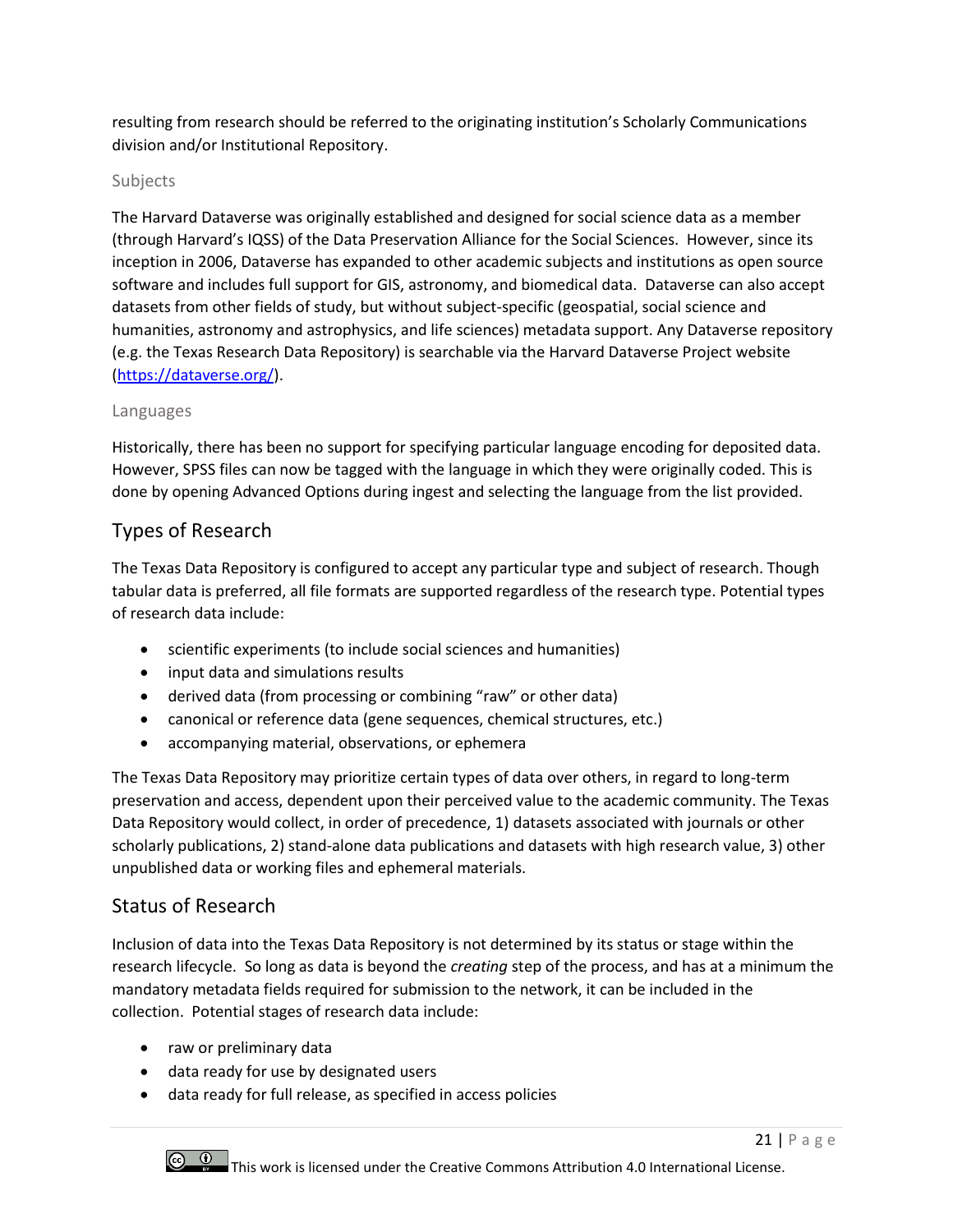summary/tabular data (potentially associated with a publication)

### Versioning

Versioning is an important component of collection management and preservation where updates to metadata and/or files are made after initial submission. Versioning allows for any and all alterations to the data to be tracked and recorded over time.

### Version Tracking

The Texas Data Repository:

- keeps the original copies of data, metadata, and documentation as deposited
- allows metadata and file changes to be saved as either draft versions or published sets
- utilizes explicit version numbering to track changes to metadata (small metadata changes; version 1.0  $\rightarrow$  1.1) and datasets (file for citation changes; version 1.0  $\rightarrow$  2.0)
- display all versions, draft or published, of a particular dataset

### Version Control

The Texas Data Repository:

- permits the deaccessioning of a dataset or version of a dataset, though doing so is highly discouraged – "tombstone" landing page with basic citation metadata cannot be removed
- ensures that copies of data files or metadata records held in different formats are subject to the same version controls
- will always link the persistent identifier to the most current published version

### File Formats

All file formats that comply with the Texas Data Repository Terms of Use are acceptable for deposit to the Texas Data Repository. Certain file formats may be ingested as tabular data, which can be further examined with TwoRavens, a statistical data exploration application integrated with the Texas Data Repository. GIS data can likewise be analyzed with WorldMap, a geospatial data visualization and analysis tool. The system will extract statistical data and/or metadata from the following preferred formats:

- SPSS (POR and SAV formats)
- STATA
- R data
- CSV
- GIS shapefiles (Esri)
- FITS

Furthermore, the Texas Data Repository automatically unpacks files compressed in ZIP format during the ingest process. All published content is downloadable, but any software requirements for opening and exploring that content are the responsibility of the end user as the Texas Data Repository does not maintain a software library or provide online access and discovery for non-preferred formats.

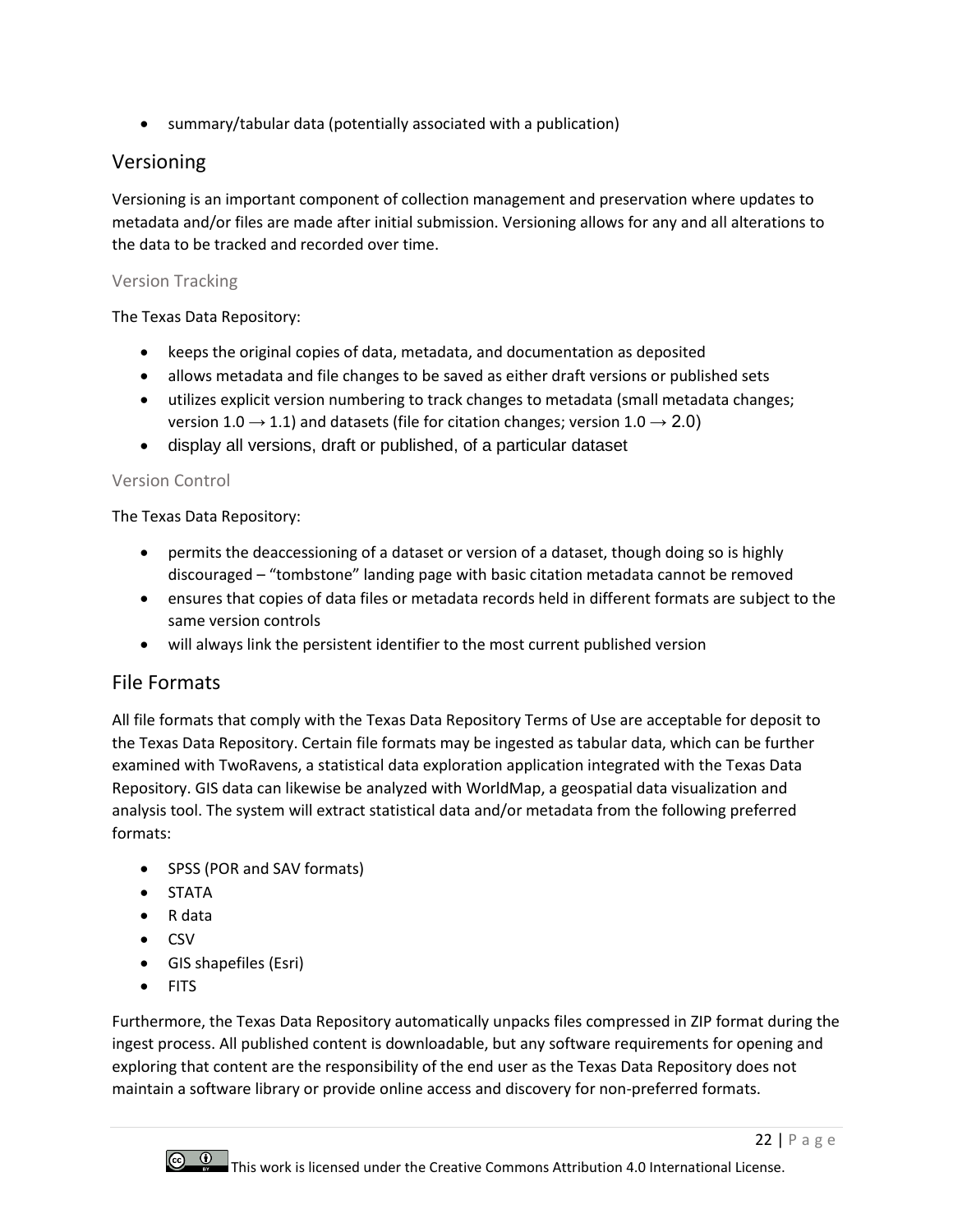# Volume and Size Limitations

Individual research projects have storage limitations of 10GB per project and there are some file size limitations for *upload* (i.e., transfer of files into a Dataverse) and *ingest* (i.e., data extracted from uploaded files and archived in an application-neutral text format).

- File uploads can be up to 2GB per file. Please contac[t support@tdl.org](mailto:support@tdl.org) if you need to upload a file that is larger than 2GB in size.
- **•** Research projects are subject to a 10GB maximum limit. Please contac[t support@tdl.org](mailto:support@tdl.org) for information on additional storage options.
- The ingest functionality for tabular data allows for files up to 2GB in size.
- The ingest functionality for R-Data files only allows for files up to 1MB in size.

# References

Purdue University Research Repository (PURR), "Policies: Collection Policy," <https://purr.purdue.edu/legal/collection-policy>

Elizabeth Quigley, IQSS-Harvard University, "The Expanding Dataverse," [https://dataverse.org/files/dataverseorg/files/introduction\\_to\\_dataverse.pdf?m=1447352697](https://dataverse.org/files/dataverseorg/files/introduction_to_dataverse.pdf?m=1447352697)

Data Preservation Alliance for the Social Sciences, "About," <http://www.data-pass.org/about.jsp> <http://guides.dataverse.org/en/latest/user/index.html>

UK Data Archive, "Create and Manage Data: Research Data Lifecycle," <http://guides.dataverse.org/en/latest/user/index.html>

Harvard Dataverse Project, "User Guide," <http://dataverse.org/harvard-dataverse-policies>

---------------------------------------------------------

# Data Submission

# Eligible Depositors

Items may only be deposited by faculty, staff, students, or delegated agents of TDL member institutions who have an active Texas Data Repository account. TDL staff are responsible for approving new user accounts and assigning initial permissions for the user. TDL member institutions are subsequently responsible for managing user accounts. Note that the TDL permits each member institution to impose additional stipulations on eligible depositors depending on local rules, regulations, and resources.

# Data Moderation and Quality

The TDL through its member institutions only vet items for the eligibility of authors/depositors, relevance to the general scope of the repository, valid layout & format, and the exclusion of spam. The validity and authenticity of the content of submissions is the sole responsibility of the depositor. Any

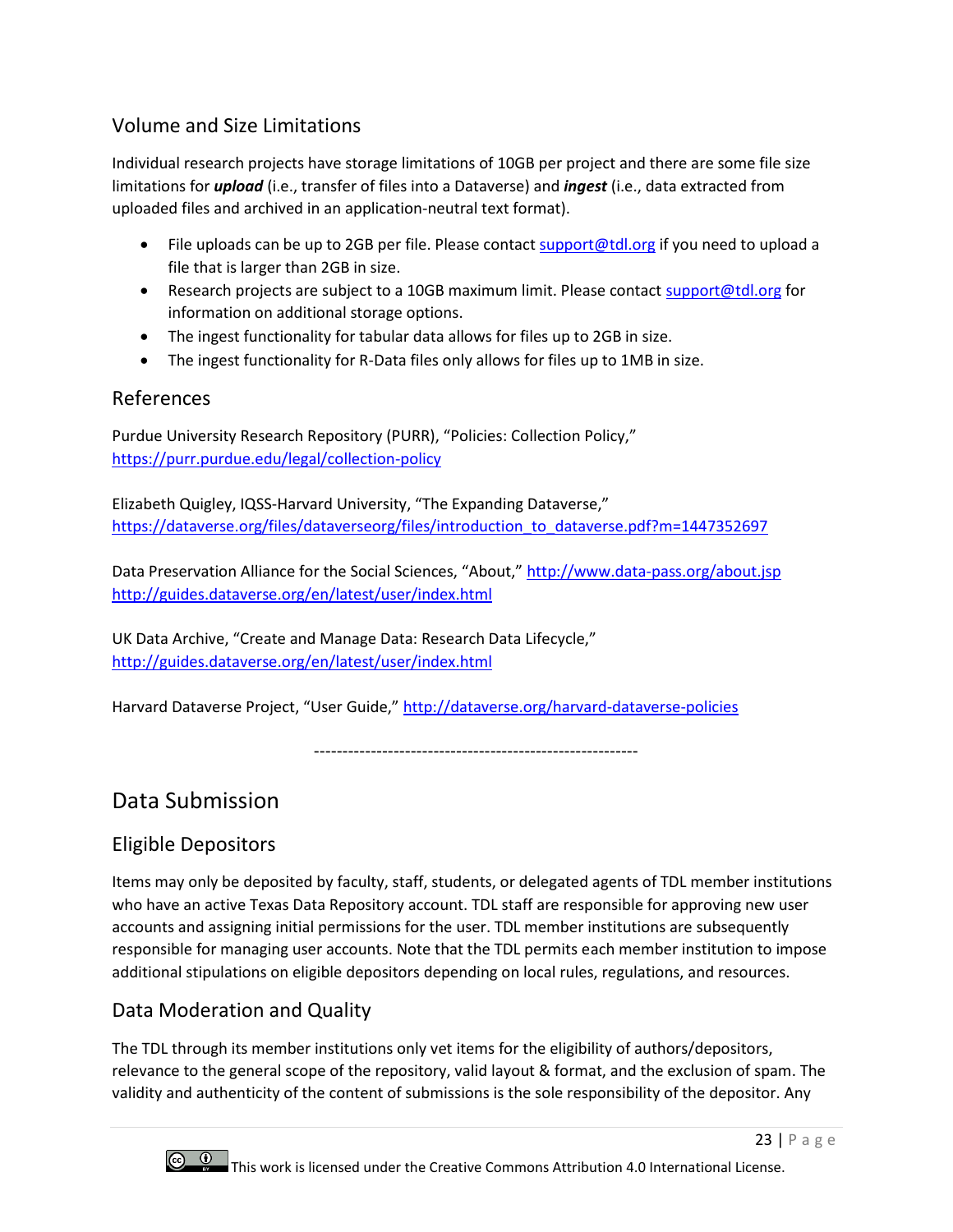copyright violations are entirely the responsibility of the authors/depositors. If the repository receives proof of copyright violation, the relevant item will be removed immediately.

### References

DISC-UK DataShare Project, "Policy-making for Research Data in Repositories: A Guide," <https://www.coar-repositories.org/files/guide.pdf>

University of Edinburgh, "Service Policy: Submission Policy," [http://www.ed.ac.uk/information-services/research-support/data-library/data-repository/service](http://www.ed.ac.uk/information-services/research-support/data-library/data-repository/service-policies/submission-policy)[policies/submission-policy](http://www.ed.ac.uk/information-services/research-support/data-library/data-repository/service-policies/submission-policy)

---------------------------------------------------------

# Metadata

### Metadata in the Texas Data Repository

The Texas Data Repository solicits and generates a variety of descriptive, administrative, technical, preservation, and use metadata as it curates and makes datasets available.

| Type of Metadata | Definition                                                                                     | Selected Examples                                   |
|------------------|------------------------------------------------------------------------------------------------|-----------------------------------------------------|
| Administrative   | Metadata used in managing and<br>administering collections and information<br>resources        | Deposit date<br>$\bullet$<br>Depositor<br>$\bullet$ |
| Descriptive      | Metadata used to identify and describe<br>collections and related information<br>resources     | Author<br>Title<br>Description<br>Date              |
| Preservation     | Metadata related to the preservation<br>management of collections and information<br>resources | Checksum value<br>$\bullet$<br>Version<br>$\bullet$ |
| Technical        | Metadata related to how a system functions<br>or metadata behaves                              | File format<br>File size<br>$\bullet$               |
| Use              | Metadata related to the level and type of<br>use of collections                                | Citation information<br>Number of downloads         |

More information on specific metadata fields and definitions can be found in the [Texas Data](http://data.tdl.org/wp-content/uploads/2016/09/TDR-Metadata-Dictionary.pdf) Repository [Metadata Dictionary.](http://data.tdl.org/wp-content/uploads/2016/09/TDR-Metadata-Dictionary.pdf)

The Texas Data Repository supports three levels of metadata:

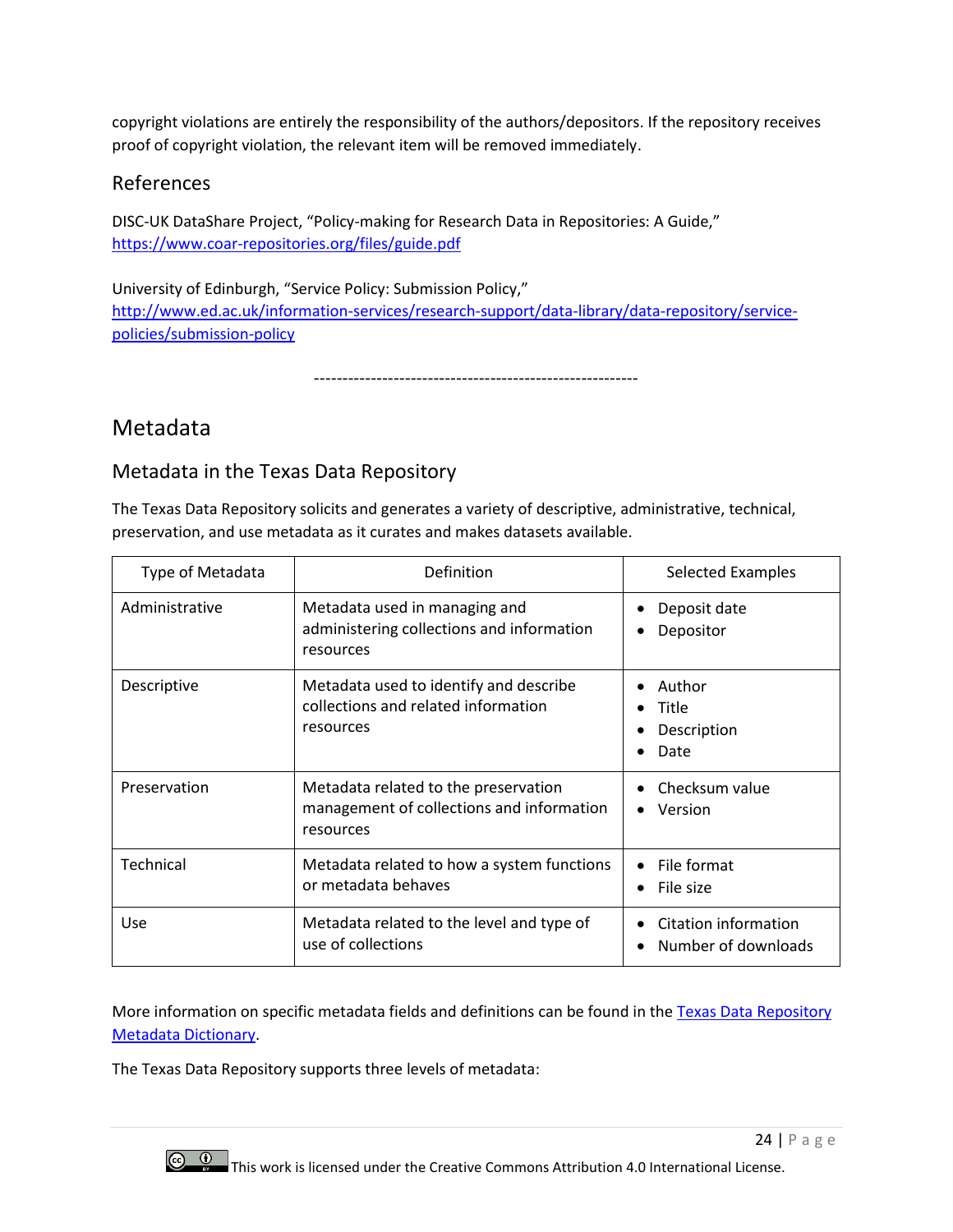- 1. Citation metadata: any metadata that would be needed for generating a data citation and other general metadata that could be applied to any dataset. This information can be supplemented with metadata describing a journal in which the dataset is associated.
- 2. Domain-specific metadata: with specific support currently for social science, life science, geospatial, and astronomy datasets
- 3. File-level metadata: varies depending on the type of data file

The Texas Data Repository Metadata Dictionary outlines fields that are required for completion before a dataset can be ingested and made accessible (mandatory fields) and other fields that are available for expanded description of particular dataset (option fields).

# Metadata Reuse

Depositors submitting items to the Texas Data Repository provide metadata describing the dataset as well as the intellectual content reflected by the data. The Texas Data Repository uses the CC0 option. This option lets others distribute, remix, tweak, and build upon works, even commercially. "The person who associated a work with this deed has dedicated the work to the public domain by waiving all of his or her rights to the work worldwide under copyright law, including all related and neighboring rights, to the extent allowed by law." (Further information: [https://creativecommons.org/about/cc0/\)](https://creativecommons.org/about/cc0/)

Texas Data Repository metadata may be aggregated by other systems using API applications or the OAI-PMH protocol. Permission from the TDL is not needed to harvest metadata into aggregated discovery or repository platforms unless aggregators intend to harvest on a permanent basis.

By default, users may download portions of the citation metadata for any dataset unless restricted by the depositor. This information includes the author and title of the dataset, the Digital Object Identifier (DOI), and dates of dataset creation and deposit.

# Texas Data Repository Metadata Dictionary

The [Texas Data Repository Metadata Dictionary](http://data.tdl.org/wp-content/uploads/2016/09/TDR-Metadata-Dictionary.pdf) is comprised f citation (including journal metadata) and domain specific (geospatial, social science and humanities, astronomy and astrophysics, and life sciences) metadata fields. The dictionary contains a definition for each field, describes any format specifications associated with each field, denotes if the field is mandatory or optional, and establishes whether or not the field is visible to the depositor. Note that TDL members may choose to expand the number of mandatory fields based on the institution's operating procedures.

### References

Anne Gilliland, "Setting the Stage, "*Introduction to Metadata,* ed. Murtha Baca, Getty Publications, Nov 11, 2008, p. 9.

Dataverse Project, "User Guide," <http://guides.dataverse.org/en/latest/user/index.html>

DISC-UK DataShare Project, "Policy-making for Research Data in Repositories: A Guide," <https://www.coar-repositories.org/files/guide.pdf>

---------------------------------------------------------

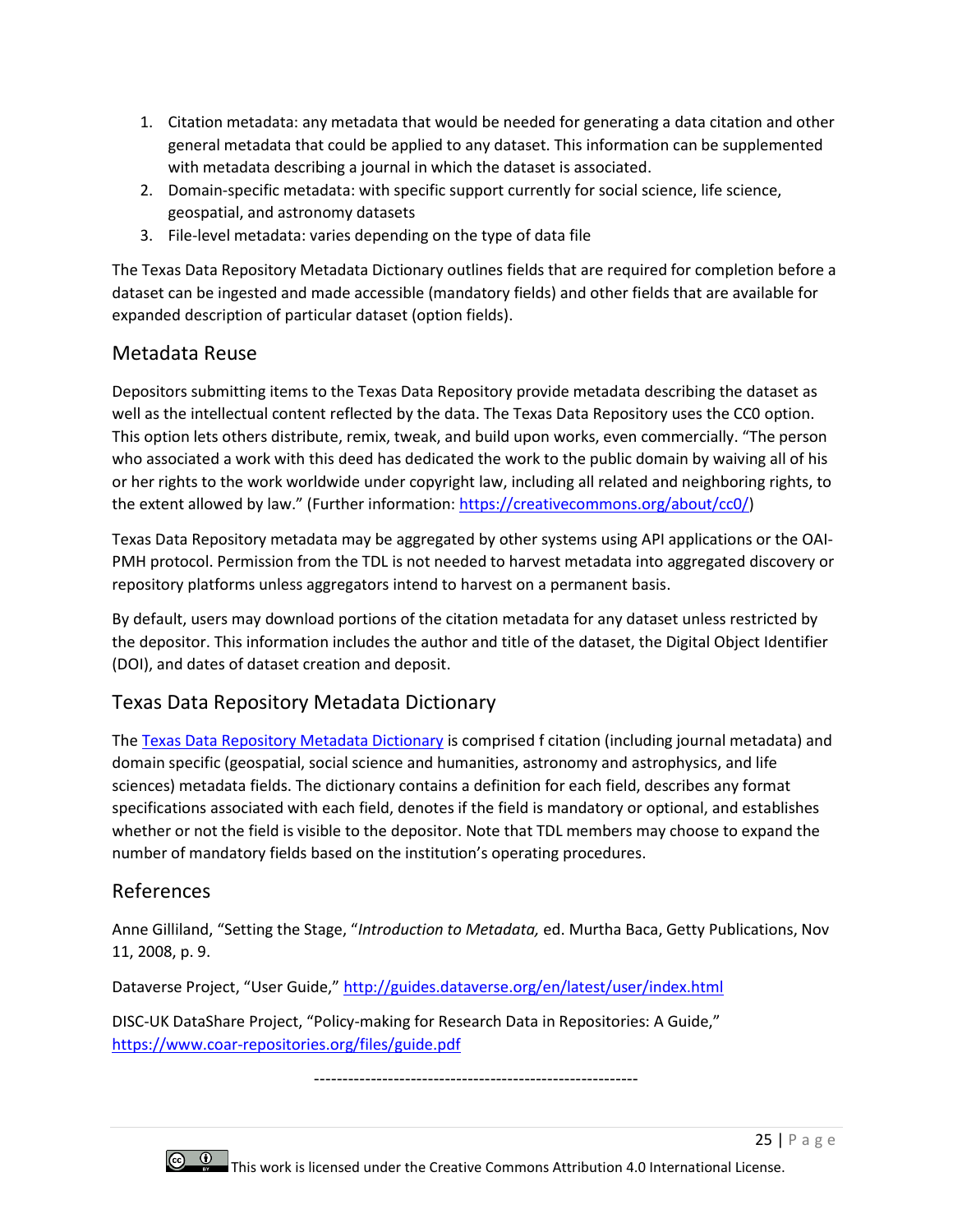# Digital Preservation

# Policy

It is the mission of the TDL to enable digital initiatives in support of research, scholarship, and learning in Texas. As a part of this mission, the TDL endeavors to collect, preserve, and disseminate scholarly materials for the benefit of both producers and consumers of academic research and scholarship. The TDL's instance of the Dataverse Network, encompassing each of the dataverses of its member institutions, is the digital resource intended to address a consortium-level need for publishing, managing, and providing access to research-generated data sets. The following Digital Preservation Policy describes the extent to which the TDL will support sustainable access to the digital research data and related content deposited in the Texas Data Repository.

The preservation objectives of the Texas Data Repository are:

- to collect, preserve, and disseminate the data sets and related information generated by researchers affiliated with any of the TDL's member institutions who choose to deposit their content therein.
- to enable researchers affiliated with any of the TDL's member institutions to comply with the mandates of funding agencies to manage, preserve, and share their research data.
- to provide the means for users to discover and access the data sets and metadata generated by academics affiliated with any of the TDL's member institutions over the long term.

Part of the TDL's vision in establishing a consortium Texas Data Repository is to make research materials freely available to anyone, anywhere, and at any time. The TDL is an advocate for Open Access to scholarly work and the incentives to researchers for publishing and preserving their research data in the Texas Data Repository are:

- data that might be precariously stored on fragile, random, or unsustainable storage devices can be securely preserved for the long term.
- data that might otherwise become neglected over time can be preserved and made accessible for other interested researchers to use and cite, potentially providing wider visibility and impact for the research.
- many funding agencies and scholarly journals require data management plans that detail how the data will be managed, made accessible, and preserved.

### Scope

The TDL accepts the responsibility to preserve and provide access to research data, including associated metadata and documentation that is properly deposited in the Texas Data Repository. This responsibility includes the provision of digital means to preserve and ensure ongoing access to said content for a minimum period of ten years after it is deposited in the Texas Data Repository. Long-term preservation of Texas Data Repository content, beyond the ten-year retention period, is subject to the TDL's selection criteria, appraisal of the content, and budgetary and technical support of resources necessary to meet this goal. Metadata for content removed from the Texas Data Repository, regardless of reason or retention period, may be preserved for an undetermined period of time after said content's removal.

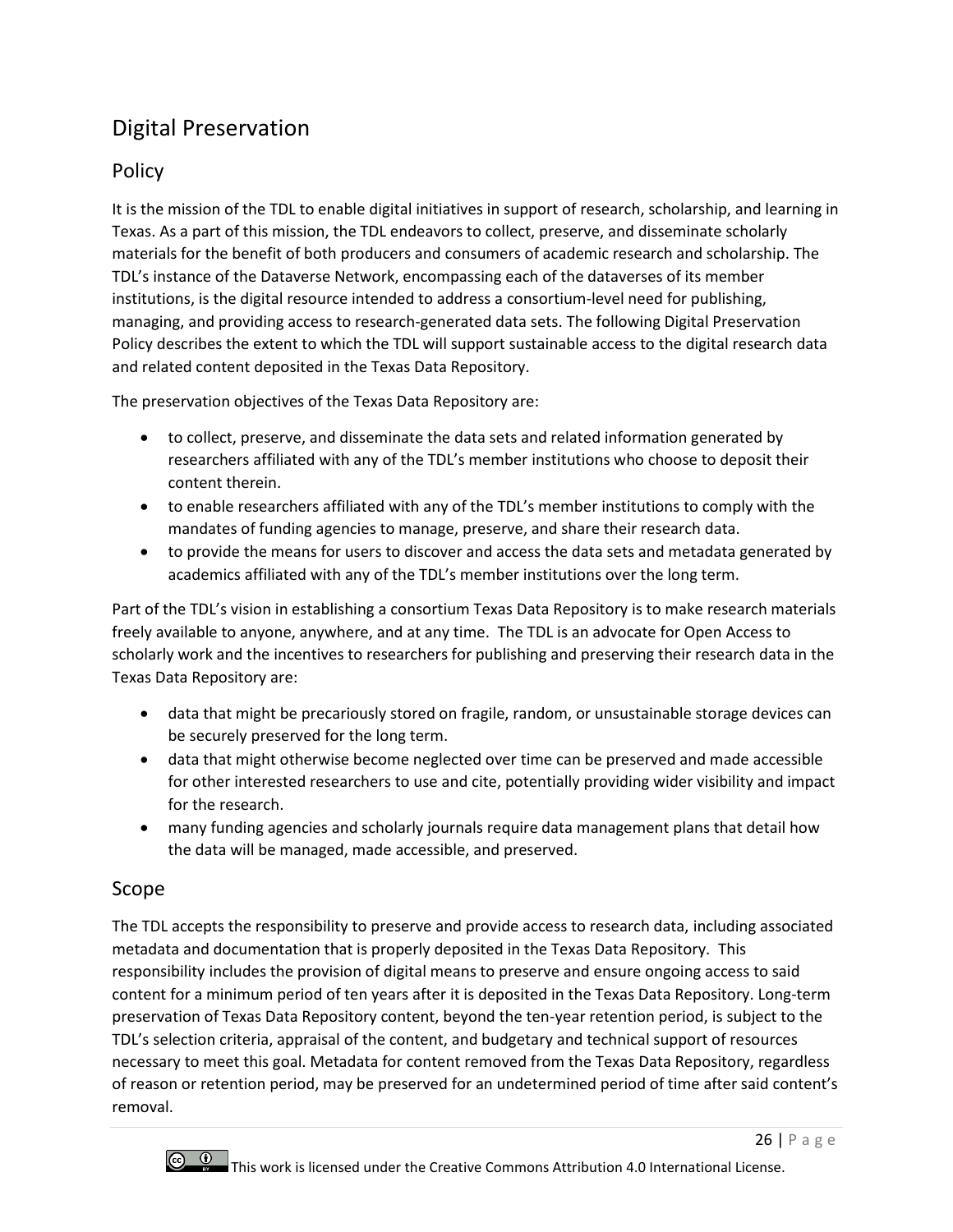The Texas Data Repository content will be selected and appraised according to the following preservation priorities and levels of commitment:

- 1. Research data associated with publications great effort will be made to ensure the long-term preservation of data associated with journal or scholarly publications, so long as the data meets the TDL collection policies and the Texas Data Repository remains the data's hosted or cited repository.
- 2. Stand-alone data publications with high research value reasonable effort will be made to ensure the long-term preservation of data and metadata of stand-alone publications that library professionals identify as having high research value to the broader academic community.
- 3. Other data files and materials efforts may or may not be made to retain ephemeral materials considered to lack significant or long-term value, although particular files may be preserved on a select basis as appropriate.

Additionally, the Texas Data Repository will accept data submissions of any format. For support of data exploration, analysis, and meta-analysis via the TwoRavens suite of statistical tools, tabular data should be compiled in the following formats:

- SPSS (POR and SAV formats)
- STATA
- R data
- CSV

These files can be in compressed ZIP format at ingest, however, they may not exceed two GB in size. Please see<http://guides.dataverse.org/en/latest/user/tabulardataingest/index.html> and <http://guides.dataverse.org/en/latest/user/dataset-management.html> for more specific information on data set and metadata formats.

Texas Data Repository provides basic, bit-level preservation through fixity checks and secure backup of deposited content. Further and more in-depth digital preservation activities and services must be provided by a digital preservation program at the institution where the research data was originally generated.

# Strategic Plan

### Data Backup

The TDL has an official backup strategy that requires all digital content to be:

- copied nightly with versioning and kept for one year (individual files)
- copied nightly as a snapshot and kept for one month (entire service)

The TDL systems also provide security services key to basic digital preservation, namely access control, network monitoring and protection, encryption, and system updates (see Information Security Policy). Currently, research projects can upload no more than 10GB of data to the repository, with no individual files being larger than 2 GB.

#### Procedures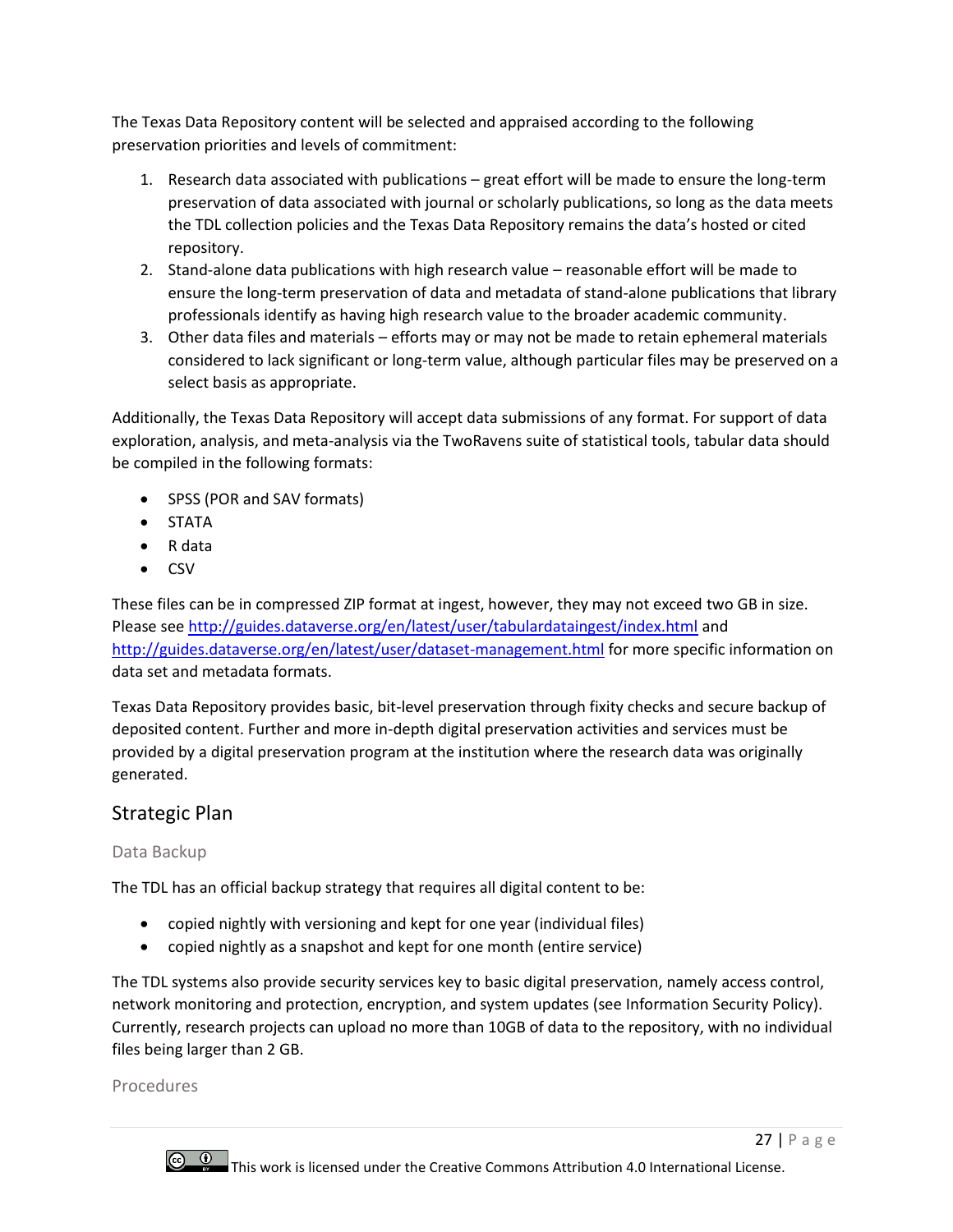Dataverse best practices for data management and preservation include:

- automatic extraction of metadata from tabular files and FITS
- standard descriptive metadata schemas such as OAI DC, DDI (for statistical and social science), ISA-Tab (for biomedical), FITS (for astronomy)
- re-formatting of tabular data to simple open format text files
- data and metadata versioning; database maintenance
- checksum generation upon ingest (UNF for tabular data, MD5 for all other files)
- persistent URL DOI (minted by EZID)
- deaccessioning of data, but not citation metadata, if necessary

The TDL systems infrastructure includes bit-level fixity checking via Amazon S3 host service.

### References

The Dataverse Project, "Harvard Dataverse Preservation Policy," [http://best](http://best-practices.dataverse.org/harvard-policies/harvard-preservation-policy.html)[practices.dataverse.org/harvard-policies/harvard-preservation-policy.html](http://best-practices.dataverse.org/harvard-policies/harvard-preservation-policy.html)

Purdue University Research Repository (PURR), "PURR Digital Preservation Policy," <https://purr.purdue.edu/legal/digitalpreservation>

Texas Digital Library, "Our Mission and Vision," <https://www.tdl.org/strategic-plan/vision/>

Preserving digital Objects With Restricted Resources, "Tool Grid," <http://digitalpowrr.niu.edu/tool-grid/>

Digital Curation Centre, "DataVerse," <http://www.dcc.ac.uk/resources/external/dataverse>

Harvard Dataverse, "UCLA Social Science Data Archive Dataverse," <http://dataarchives.ss.ucla.edu/archive%20tutorial/archivingdata.html>

Harvard's Institute for Quantitative Social Science (IQSS), "About TwoRavens," <http://datascience.iq.harvard.edu/about-tworavens>

University of North Carolina - The Odum Institute, "Digital Preservation Policies," <http://www.irss.unc.edu/odum/contentSubpage.jsp?nodeid=629>

Harvard Dataverse Project, "User Guide: Tabular Data File Ingest," <http://guides.dataverse.org/en/latest/user/tabulardataingest/index.html>

Elizabeth Quigley, IQSS-Harvard University, "The Expanding Dataverse," [http://dataverse.org/files/dataverseorg/files/introduction\\_to\\_dataverse.pdf?m=1447352697](http://dataverse.org/files/dataverseorg/files/introduction_to_dataverse.pdf?m=1447352697)

---------------------------------------------------------

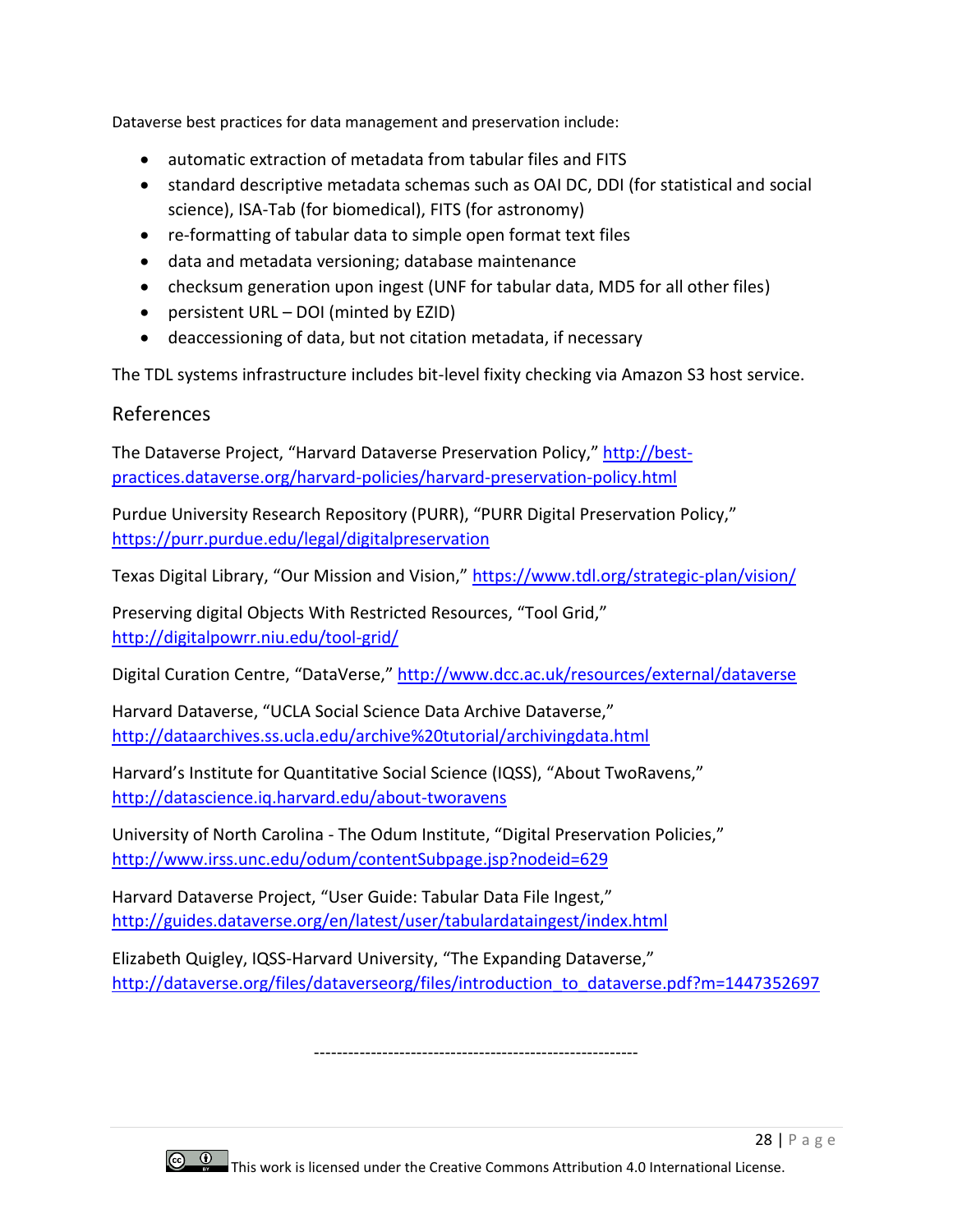# Access and Use

### Types of Access

The accessibility of content in the Texas Data Repository for reuse is determined by the level of access selected by the depositor. These levels include open, controlled, and restricted access.

#### Open Access

By default, all datasets published in the Texas Data Repository have no rights reserved under the CC0 option. This option lets others distribute, remix, tweak, and build upon works, even commercially. Some data depositors may choose to stipulate alternative reuse terms when appropriate. In such instances, the system articulates these terms to the users of the Texas Data Repository.

### Controlled Access

Data depositors may elect to share access to unpublished or published datasets with targeted audiences or individuals. To access this content, a user must be designated as a viewer from the depositor of the data. Alternatively, depositors may restrict access to published data but allow users to request access using the "Request Action" button.

#### Restricted Access

Through user settings, depositors may elect to restrict access to entire datasets or to portions of data. They may elect to offer access to these restricted files through the "Request Action" button.

The TDL may also choose to restrict access to files determined to be in violation of personal privacy or copyright.

### Access Methods

Accessing content in the Texas Data Repository encompasses searching, browsing, and/or downloading data. Users can query items in the repository using basic and advanced search interfaces. Alternatively, users can browse content using targeted facets (including name of depositor, name of collection, and deposit date). Once identified, users have the ability to view metadata about a particular dataset as well as download citation metadata and files within the dataset.

All items made accessible either openly or controlled are done so free of charge to the user.

The [Texas Data Repository User Guide](http://data.tdl.org/user-guide/) outlines methods used to search, identify, and download datasets and citation metadata.

### Use and Reuse

Unless otherwise stipulated by the specific terms of use, datasets found in the Texas Data Repository can be reused for a series of purposes, including reproducing, displaying, performing, or giving to third parties in any format or medium. At the same time, the Texas Data Repository Community Norms stipulate that those reusing content should abide by the Creative Commons BY License Attribution 4.0 International. For more information, see the [Texas Data Repository Community Norms.](https://data.tdl.org/policies/#community-norms)

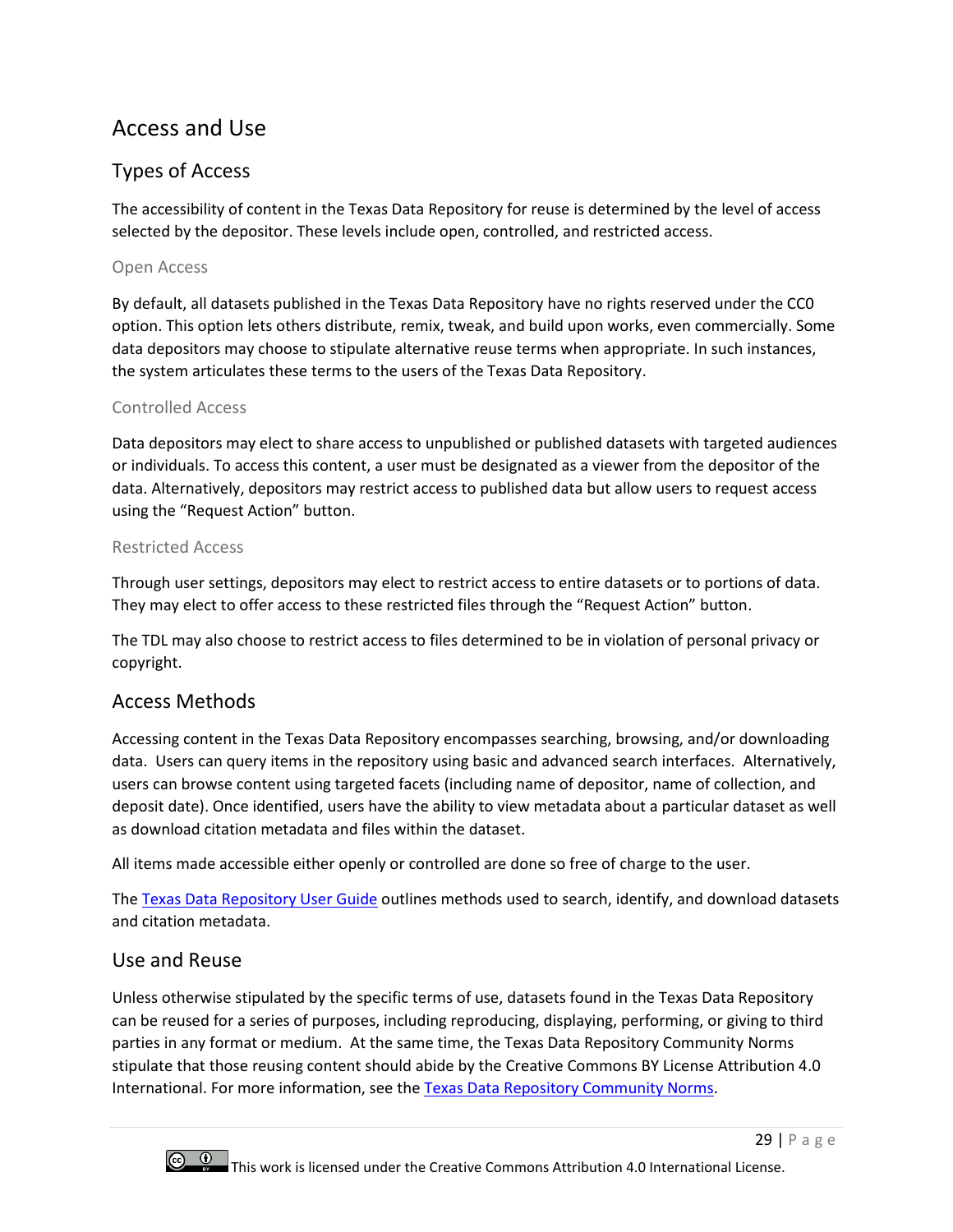Items in the repository may be harvested by robots transiently. Permission must be sought from the TDL where items are harvested permanently.

### References

Dataverse Project, "User Guide," <http://guides.dataverse.org/en/latest/user/index.html>

DISC-UK DataShare Project, "Policy-making for Research Data in Repositories: A Guide,["](https://www.coar-repositories.org/files/guide.pdf) <https://www.coar-repositories.org/files/guide.pdf>

---------------------------------------------------------

# Information Security

# Introduction

Information security is a complex and vital element of maintaining any information system. There are issues that threaten information security and they are generally associated with the areas of systems security, data integrity, and regulatory and legal considerations. Vulnerabilities in web applications, internal processes, and authentication account for most threats to an organization's information assets. These threats need to be constantly addressed and vulnerabilities continuously remediated.

The TDL actively addresses the need to ensure the accuracy, integrity, authenticity, and permanence of the digital content that it manages, as well as the security of the services and platforms that it provides. The TDL ensures the security of its Dataverse instance as follows:

# System Security

The TDL systems and services are hosted with Amazon Web Service (AWS), which provides cloud security services and support [\(https://aws.amazon.com/security/\)](https://aws.amazon.com/security/) to include:

- Secure Network Architecture segmentation and firewalls throughout
- Secure Access Points API endpoints allowing HTTPS access
- Encryption connections encrypted by SSL
- Network Monitoring and Protection against DDoS and MITM attacks, IP spoofing, etc.
- Identify Management and Authentication secure log-in via password and SSH key pairs

Additionally, the TDL updates its Operating Systems (OS) quarterly at a minimum, and immediately when important security patches are made available.

# Data Integrity

The TDL has an official backup strategy that requires all digital content to be stored in three distinct locations for all services including Dataverse. The TDL will retain:

- 1) the copy of the data residing on the production server (currently an EBS volume),
- 2) nightly snapshots that hat can be used to restore the entire service to a particular date within the preceding month,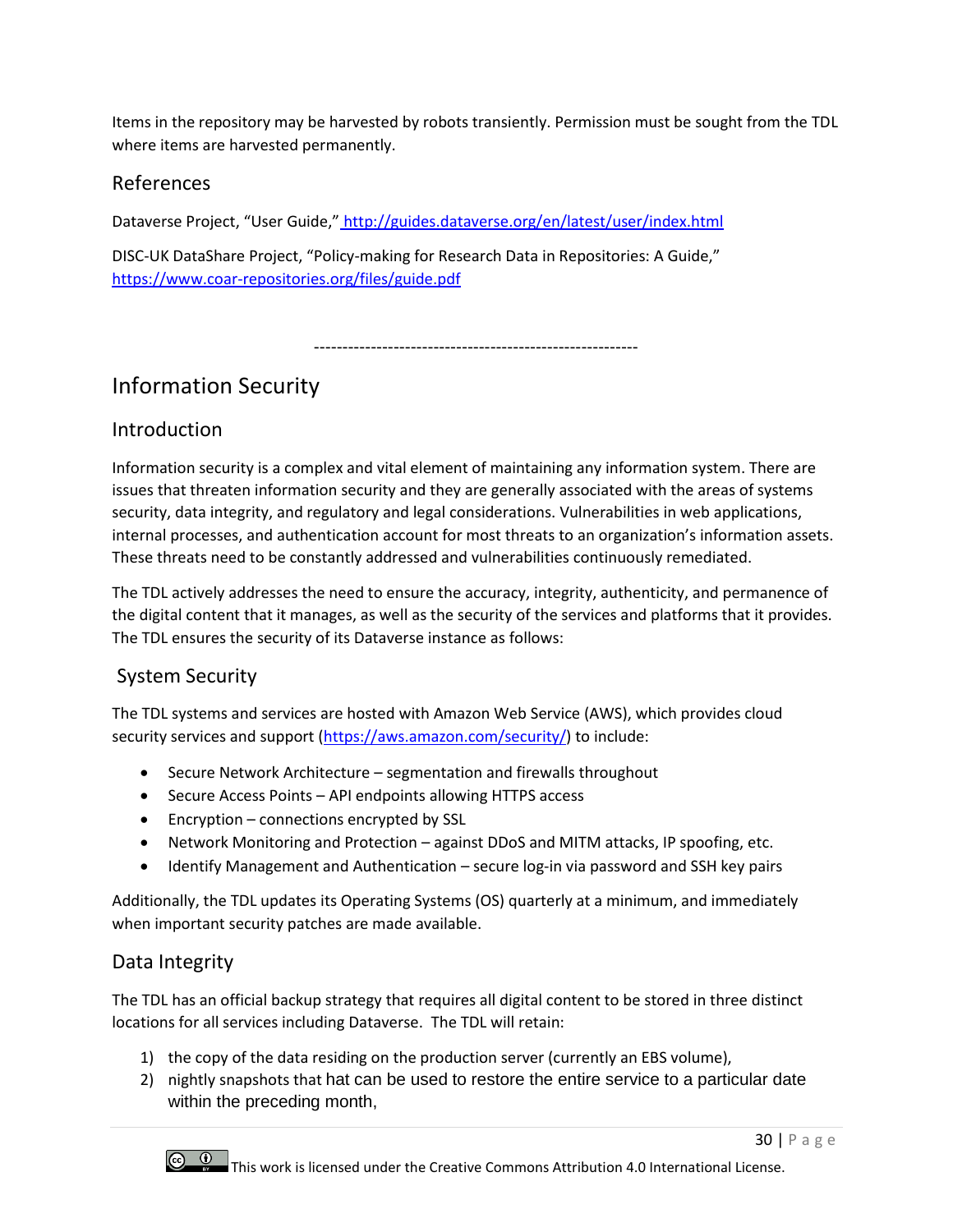3) a copy of all data files, made nightly with versioning and kept for one year, stored on Amazon S3 (https://aws.amazon.com/s3/); these copies can be used to restore individual files, but not the entire service.

Although the TDL does not curate or conduct preservation planning on content within the Texas Data Repository, it provides some lower-level services to help ensure the integrity of the data it hosts. In addition to the access control and network protection mentioned in the previous section, the AWS S3, where the Texas Data Repository is hosted, performs regular systematic data integrity checks and is built to be self-healing. Also, the TDL ensures the accurate migration and/or transfer of data between storage spaces, servers, and systems wherever such may become necessary.

# Regulatory and Legal Considerations

The TDL requires Dataverse contributors to remove, replace, or redact identifying confidential or sensitive information from datasets prior to upload. The Texas Data Repository will not serve this function and takes no responsibility for the inadvertent release of restricted and protected data. Users should contact the TDL and alert them to any data placed into TDL storage and/or infrastructure that requires FERPA, HIPAA, or other federal privacy standards. The TDL can offer dark storage options outside of the Texas Data Repository service for such instances.

The Texas Research Data Repository complies with Texas Administrative Code (TAC) 206.70 as set forth in the University of Texas Web Accessibility Policy [\(http://www.utexas.edu/cio/policies/web](http://www.utexas.edu/cio/policies/web-accessibility)[accessibility\)](http://www.utexas.edu/cio/policies/web-accessibility).

### References

Texas Digital Library Data Security Policy, April 2015, [https://tdl.org/wp](https://tdl.org/wp-content/uploads/downloads/2015/04/Texas-Digital-Library-Data-Security-Policy.pdf)[content/uploads/downloads/2015/04/Texas-Digital-Library-Data-Security-Policy.pdf](https://tdl.org/wp-content/uploads/downloads/2015/04/Texas-Digital-Library-Data-Security-Policy.pdf)

Texas Digital Library Data Management Talking Points, November 2013, [http://tdl.org/wp](http://tdl.org/wp-content/uploads/downloads/2013/11/datamgmt-talking-points-11.19.2013.pdf)[content/uploads/downloads/2013/11/datamgmt-talking-points-11.19.2013.pdf](http://tdl.org/wp-content/uploads/downloads/2013/11/datamgmt-talking-points-11.19.2013.pdf)

University of Texas Web Accessibility Policy, 23 March 2015, [http://www.utexas.edu/cio/policies/web](http://www.utexas.edu/cio/policies/web-accessibility)**[accessibility](http://www.utexas.edu/cio/policies/web-accessibility)** 

Amazon AWS Cloud Security, website, <https://aws.amazon.com/security/>

Amazon AWS Identity and Access Management (IAM), website, <https://aws.amazon.com/iam/>

Amazon Web Services: Overview of Security Processes, August 201[5,](https://d0.awsstatic.com/whitepapers/Security/AWS_Security_Whitepaper.pdf) [https://d0.awsstatic.com/whitepapers/Security/AWS\\_Security\\_Whitepaper.pdf](https://d0.awsstatic.com/whitepapers/Security/AWS_Security_Whitepaper.pdf)

Digital Preservation Coalition: Information Security, website[,](http://www.dpconline.org/advice/preservationhandbook/technical-solutions-and-tools/information-security) [http://www.dpconline.org/advice/preservationhandbook/technical-solutions-and-tools/information](http://www.dpconline.org/advice/preservationhandbook/technical-solutions-and-tools/information-security)[security](http://www.dpconline.org/advice/preservationhandbook/technical-solutions-and-tools/information-security)

---------------------------------------------------------

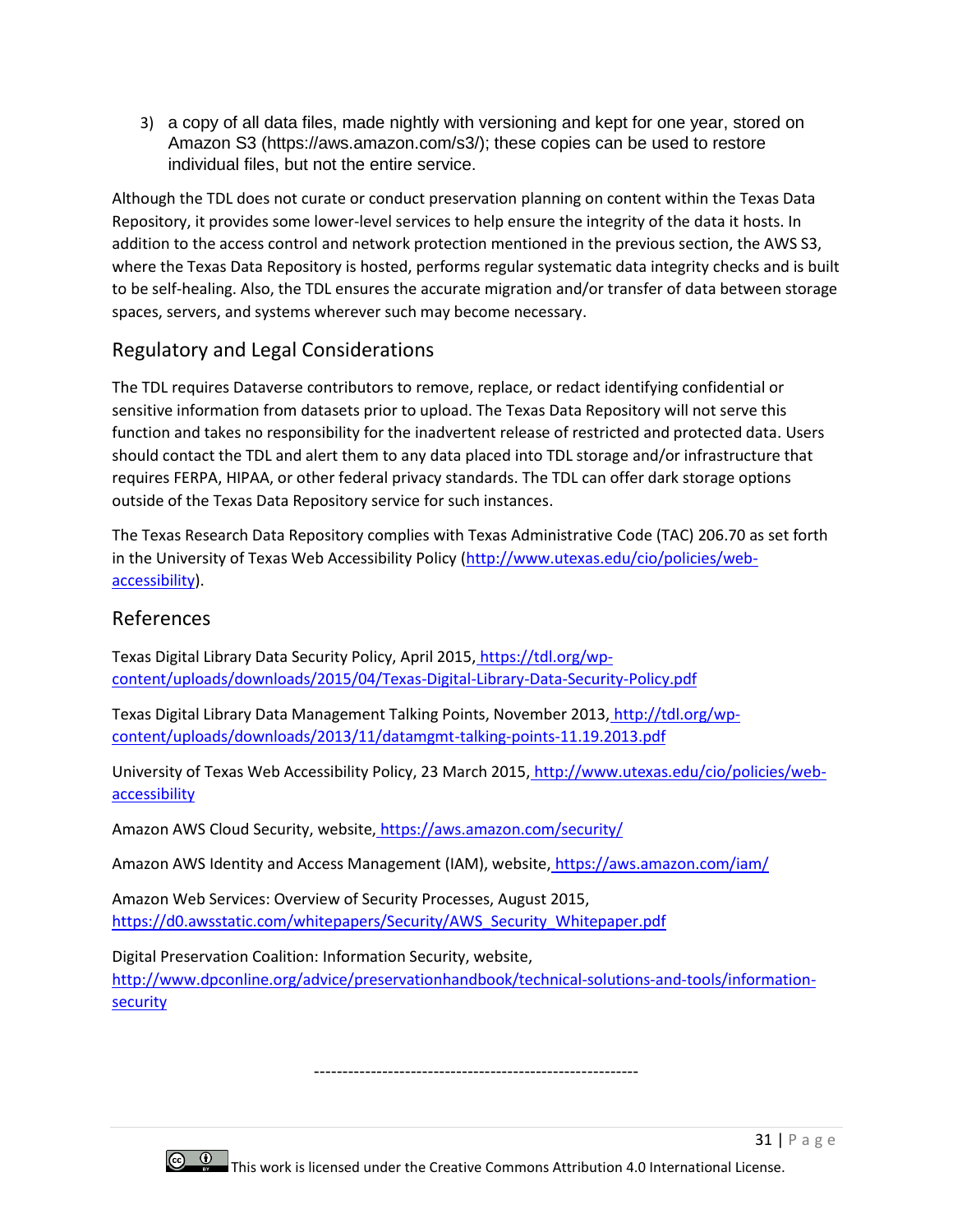# Institutional Terms of Use<sup>10</sup>

# Institutional Acceptance of the Texas Data Repository Data Usage Agreement

By setting up an institutional Dataverse with the TDL or utilizing the TDL's Dataverse service, the Institution (name) represents their acceptance of the terms of this Agreement.

# Institutional Modification of this Agreement

Institutions utilizing the Texas Data Repository may modify the terms of this Agreement at any time. However, any modifications to this Agreement will only be effective for usage subsequent to such modification. No modifications will supersede previous terms that were in effect at the time of the original agreement (default).

# Institutional Use of the Texas Data Repository Data

Uses of the Texas Data Repository include but are not limited to viewing parts or the whole of the content included in the Dataverse; comparing data or content from the Dataverse with data or content in other Dataverses; verifying research results with the content included in the Dataverse; and extracting and/or appropriating any part of the content included in the Dataverse for use in projects, publications, research, or other related work products.

# Institutional Representations and Warranties

In the use of the Texas Data Repository, the institution represents that it is not bound by any preexisting legal obligations or other applicable laws that prevent the institution from utilizing the Texas Data Repository. The Texas Data Repository is provided to participating institutions "as is" and "as available" and without warranty of any kind, express or IMPLIED, including, but not limited to, noninfringement, merchantability and fitness for a particular purpose, and any warranties implied by any course of performance or usage of trade, all of which are expressly disclaimed.

The TDL does not warrant that:

- a. the materials are accurate, complete, reliable or correct
- b. the materials files will be secure
- c. the materials will be available at any particular time or location
- d. any defects or errors will be corrected
- e. the materials and accompanying files are free of viruses or other harmful components
- f. the results of using the materials will meet downloader's requirements. Downloader's use of the materials is solely at the downloader's own risk.

# Institutional Integration and Severability

This Agreement supersedes all prior or contemporaneous communications and proposals (whether oral, written or electronic) between the TDL and the Institution. If any provision of this Agreement is found to

 $10$  The Institutional Terms of Use is adapted from the Harvard best practices terms of use template. For original see[, http://best-practices.Dataverse.org/harvard-policies/harvard-terms-of-use.html](http://best-practices.dataverse.org/harvard-policies/harvard-terms-of-use.html)



l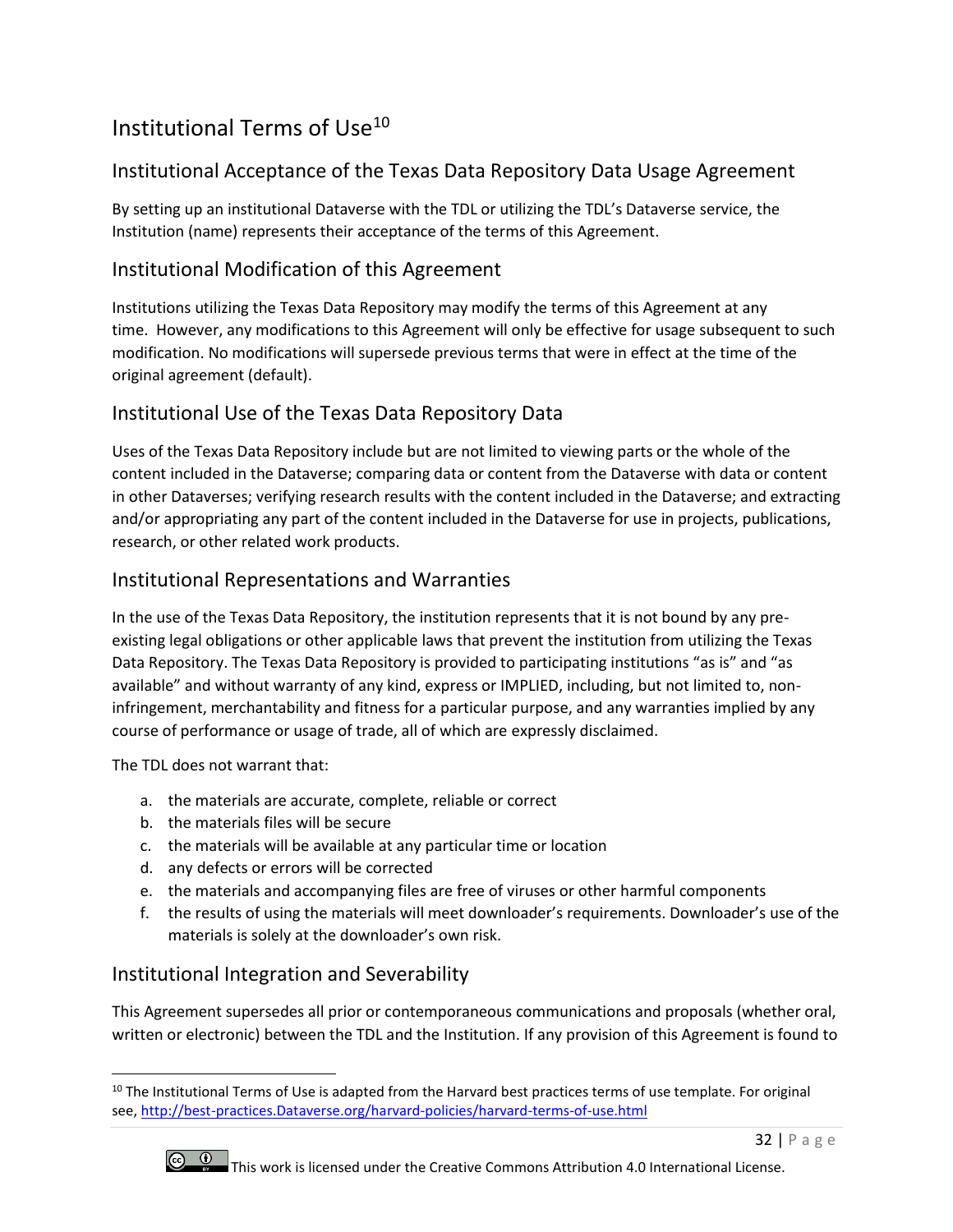be unenforceable or invalid, that provision will be limited or eliminated to the minimum extent necessary so that the Agreement will otherwise remain in full force and effect and enforceable.

### Miscellaneous

No agency, partnership, joint venture, or employment relationship is created as a result of the Agreement and neither party has any authority of any kind to bind the other in any respect outside of the terms described within this Agreement. If any provision of this Agreement is found to be unenforceable or invalid, that provision will be limited or eliminated to the minimum extent necessary so that the Agreement will otherwise remain in full force and effect and enforceable.

---------------------------------------------------------

# Deaccessioning Data

Items may be deaccessioned from the repository for the following reasons:

- copyright violation
- **•** legal requirements and proven violations
- national security
- **•** falsified research
- confidentiality concerns, etc.

Items may also be deaccessioned from the repository by the depositor. Deaccessioning a dataset or a version of a dataset is a very serious action that should only occur if there is a legal or valid reason for the dataset to no longer be accessible to the public. If you absolutely must deaccession, you can deaccession a version of a dataset or an entire dataset. To deaccession, go to a dataset you've already published (or add a new one and publish it), click on Edit Dataset, then Deaccession Dataset. If you have multiple versions of a dataset, you can select here which versions you want to deaccession or choose to deaccession the entire dataset. You must also include a reason as to why this dataset was deaccessioned from a dropdown list of options. There is also a free-text box to add more details as to why this was deaccessioned. If the dataset has moved to a different repository or site you are encouraged to include a URL (preferably persistent) for users to continue to be able to access this dataset in the future.

**Important Note**: A tombstone landing page with the basic citation metadata will always be accessible to the public if they use the persistent URL (Handle or DOI) provided in the citation for that dataset. Users will not be able to see any of the files or additional metadata that were previously available prior to deaccession.

Should a dataset be removed by either the repository or the depositor, TDL reserves the right to retain its citation metadata record in the repository as trace of the dataset. Additionally, the citation metadata of withdrawn items will be searchable.

### References

DISC-UK DataShare Project, "Policy-making for Research Data in Repositories: A Guide,["](https://www.coar-repositories.org/files/guide.pdf) <https://www.coar-repositories.org/files/guide.pdf>

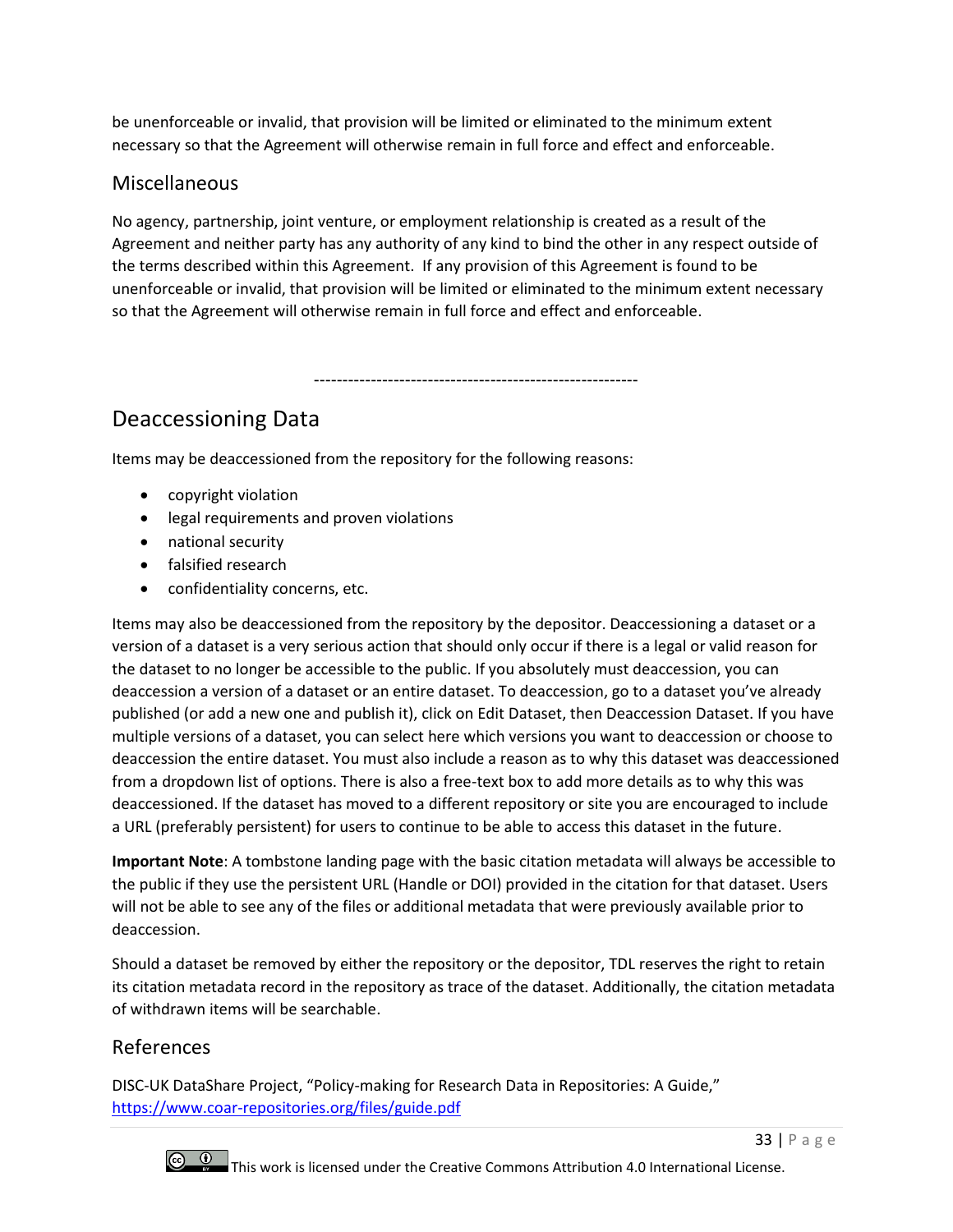Dataverse Project, "User Guide: Dataset + File Management," <http://guides.dataverse.org/en/latest/user/dataset-management.html>

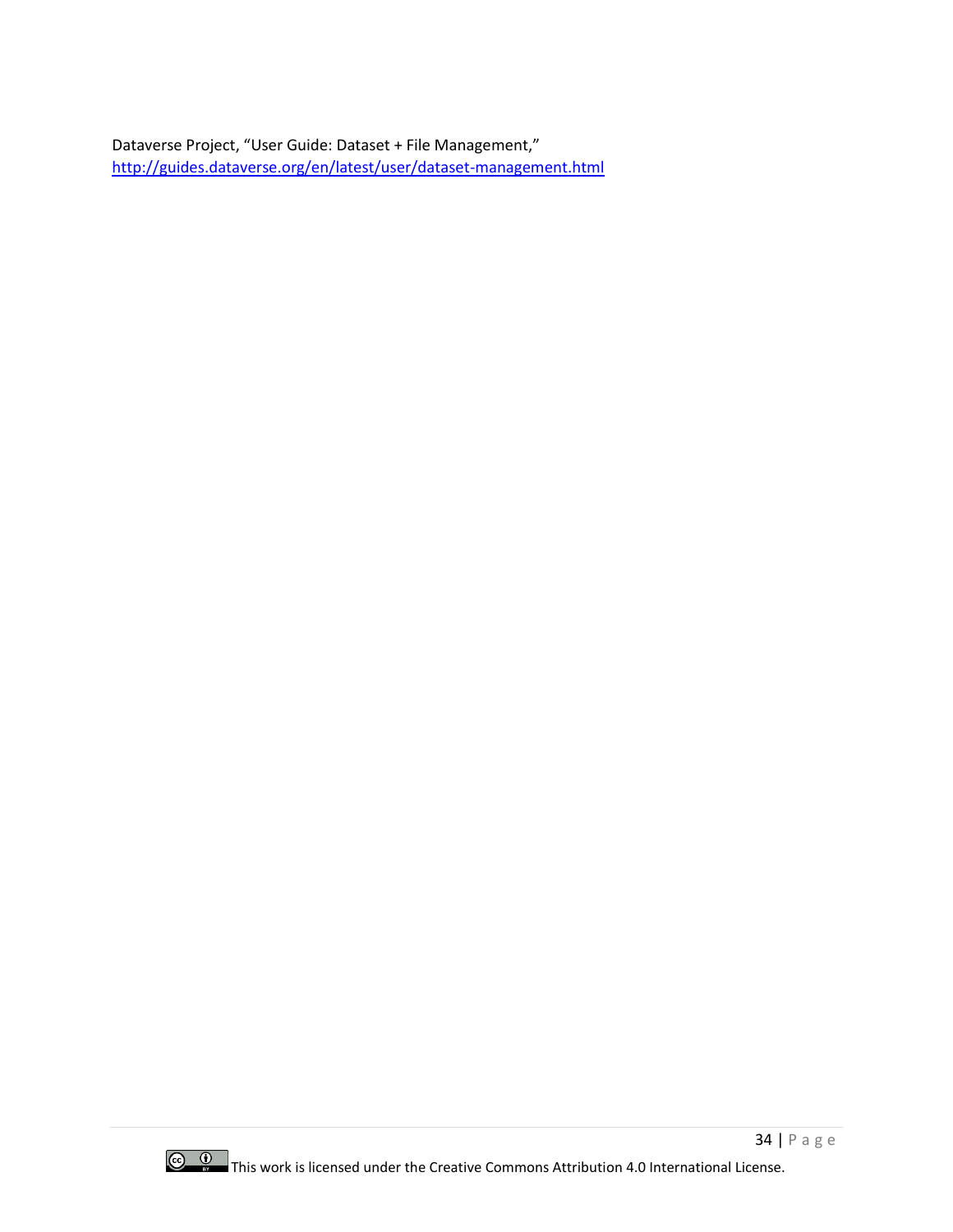# <span id="page-34-0"></span>Appendix D: Texas Data Repository Memorandum of Understanding

### Texas Data Repository

*DATA REPOSITORY MEMORANDUM OF UNDERSTANDING (MOU) between [MEMBER INSTITUTION] and Texas Digital Library (TDL)*

# **I. Purpose & Scope**

The purpose of this MOU is to clearly identify the roles and responsibilities of the member institution and Texas Digital Library (TDL) as they relate to the Texas Data Repository.

The Texas Digital Library is a consortium of Texas higher education institutions, with UT Austin serving as the lead agency.

# **II. Definitions**

- **Backup:** the process of making an exact duplicate of a digital object by copying the bitstream and storing that copy in a separate storage space. It is considered the minimum maintenance strategy of digital preservation.
- **Dataverse:** a platform for publishing and archiving research data developed by Harvard **University**
- **dataverse:** a collection of datasets (and other dataverses), created by individual researchers
- **institutional dataverse:** a collection of datasets and dataverses organized by member institutions and maintained by data repository librarians
- **Long-term preservation:** the endeavor to preserve digital content over the long term depending on an institution's policies, anywhere from 10 years to indefinitely. The term generally refers to the application of strategies above and beyond bit-level preservation.
- **Data Repository Librarian:** a librarian selected by a member institution to serve as a liaison to the TDL on matters related to the Texas Data Repository and administer local settings, policies and procedures, and institutional dataverses.

# **III. Background**

The Texas Data Repository is a platform for publishing and archiving datasets (and other data products) created by faculty, staff, and students at TDL member institutions. The repository is built in an open-source application **Dataverse**, developed and used by Harvard University.

The repository is hosted by **Texas Digital Library** (TDL), a consortium of academic libraries in Texas with a proven history of providing shared technology services that support secure, reliable access to digital collections of research and scholarship.

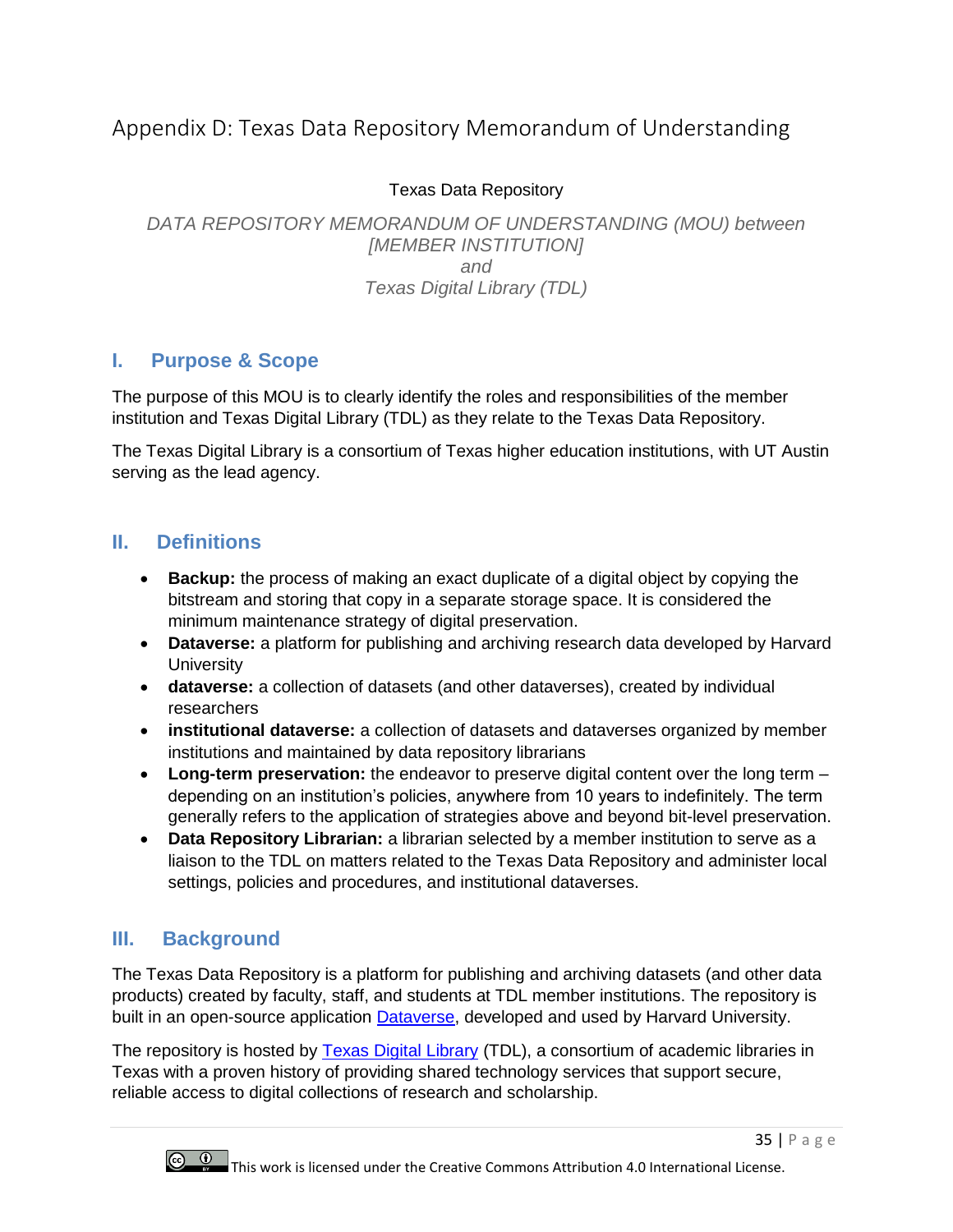# **IV. [MEMBER INSTITUTION'S] responsibilities under this MOU**

### [NAME OF MEMBER INSTITUTION] shall:

- Appoint an individual to serve as "data repository librarian" to provide oversight of research data at their respective institutions and to serve on a TDL-wide advisory committee.
- Update TDL when a change to the data repository librarian is needed, in order for TDL to maintain accurate public registry of data repository librarians at member institutions.
- Be responsible for the long-term preservation of data files deposited by faculty/staff from the member institution.
- Inform TDL of the institutional requirements necessary to authorize and sustain the Texas Data Repository, e.g. security authorizations through Central IT offices.
- Serve as a liaison between TDL and institutional departments as necessary (e.g. with Central IT for set up of Shibboleth)
- Establish institutional policies around copyright inquiries, takedown requests, and rights decisions and inform TDL when necessary of repository actions required.
- Recommend, in conjunction with TDL, data repository options should the [name of the repository] be discontinued.
- Promote and support the Texas Data Repository service within its campus community and educate faculty, staff, and student users as necessary of policies and procedures.

# **IV.A. Data Repository Librarian responsibilities**

Data Repository librarian duties include:

- o Act as the local liaison/contact person for users and other university community members;
- $\circ$  Link datasets deposited by institutionally-affiliated users to institutional dataverse;
- $\circ$  Participate in TDL-wide data repository librarian committee meeting and work;
- o Manage and update institutional dataverse page, including theme (logos, colors) and description;
- o Maintain required and optional metadata fields and settings for browseable facets to comply with TDL and local guidelines;
- $\circ$  Control permissions for the institutional dataverse (and other dataverses the data repository librarian creates);
- $\circ$  Fulfill additional, related duties as assigned by the institution. These might include assisting in other data curation roles such as data ingest, metadata creation and modification, and data management planning, as well as contacting users through the data repository interface.